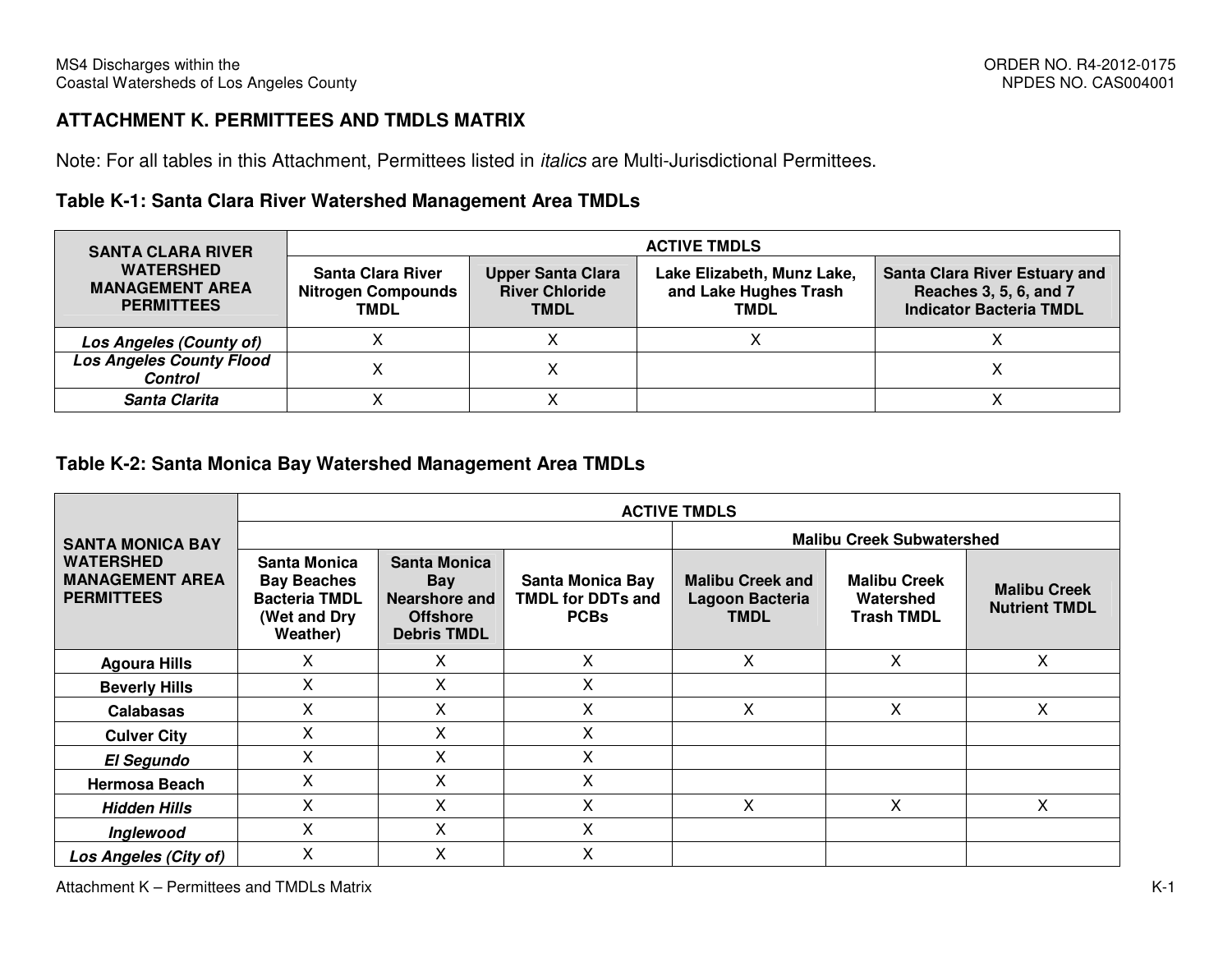|                                                                 | <b>ACTIVE TMDLS</b>                                                                    |                                                                                             |                                                                    |                                                           |                                                       |                                             |  |  |  |  |
|-----------------------------------------------------------------|----------------------------------------------------------------------------------------|---------------------------------------------------------------------------------------------|--------------------------------------------------------------------|-----------------------------------------------------------|-------------------------------------------------------|---------------------------------------------|--|--|--|--|
| <b>SANTA MONICA BAY</b>                                         |                                                                                        |                                                                                             |                                                                    | <b>Malibu Creek Subwatershed</b>                          |                                                       |                                             |  |  |  |  |
| <b>WATERSHED</b><br><b>MANAGEMENT AREA</b><br><b>PERMITTEES</b> | Santa Monica<br><b>Bay Beaches</b><br><b>Bacteria TMDL</b><br>(Wet and Dry<br>Weather) | <b>Santa Monica</b><br><b>Bay</b><br>Nearshore and<br><b>Offshore</b><br><b>Debris TMDL</b> | <b>Santa Monica Bay</b><br><b>TMDL for DDTs and</b><br><b>PCBs</b> | <b>Malibu Creek and</b><br>Lagoon Bacteria<br><b>TMDL</b> | <b>Malibu Creek</b><br>Watershed<br><b>Trash TMDL</b> | <b>Malibu Creek</b><br><b>Nutrient TMDL</b> |  |  |  |  |
| <b>Los Angeles (County</b><br>of)                               | X                                                                                      | X                                                                                           | X                                                                  | $\mathsf{X}$                                              | $\mathsf{X}$                                          | X                                           |  |  |  |  |
| <b>Los Angeles County</b><br><b>Flood Control</b>               | X                                                                                      | X                                                                                           | X                                                                  | X                                                         | X                                                     | X                                           |  |  |  |  |
| <b>Malibu</b>                                                   | $\mathsf{X}$                                                                           | $\mathsf{X}$                                                                                | X                                                                  | X                                                         | $\mathsf{X}$                                          | X                                           |  |  |  |  |
| <b>Manhattan Beach</b>                                          | X                                                                                      | X                                                                                           | Χ                                                                  |                                                           |                                                       |                                             |  |  |  |  |
| <b>Palos Verdes Estates</b>                                     | X                                                                                      | X                                                                                           | Χ                                                                  |                                                           |                                                       |                                             |  |  |  |  |
| <b>Rancho Palos Verdes</b>                                      | X                                                                                      | X                                                                                           | X                                                                  |                                                           |                                                       |                                             |  |  |  |  |
| Redondo Beach                                                   | X                                                                                      | X                                                                                           | Χ                                                                  |                                                           |                                                       |                                             |  |  |  |  |
| <b>Rolling Hills</b>                                            | X                                                                                      | X                                                                                           | X                                                                  |                                                           |                                                       |                                             |  |  |  |  |
| <b>Rolling Hills Estates</b>                                    | X                                                                                      | X                                                                                           | Χ                                                                  |                                                           |                                                       |                                             |  |  |  |  |
| <b>Santa Monica</b>                                             | X                                                                                      | X                                                                                           | X                                                                  |                                                           |                                                       |                                             |  |  |  |  |
| <b>Torrance</b>                                                 | X                                                                                      | X                                                                                           | X                                                                  |                                                           |                                                       |                                             |  |  |  |  |
| <b>West Hollywood</b>                                           | X                                                                                      | X                                                                                           | X                                                                  |                                                           |                                                       |                                             |  |  |  |  |
| <b>Westlake Village</b>                                         | X                                                                                      | X                                                                                           | X                                                                  | X                                                         | X                                                     | X                                           |  |  |  |  |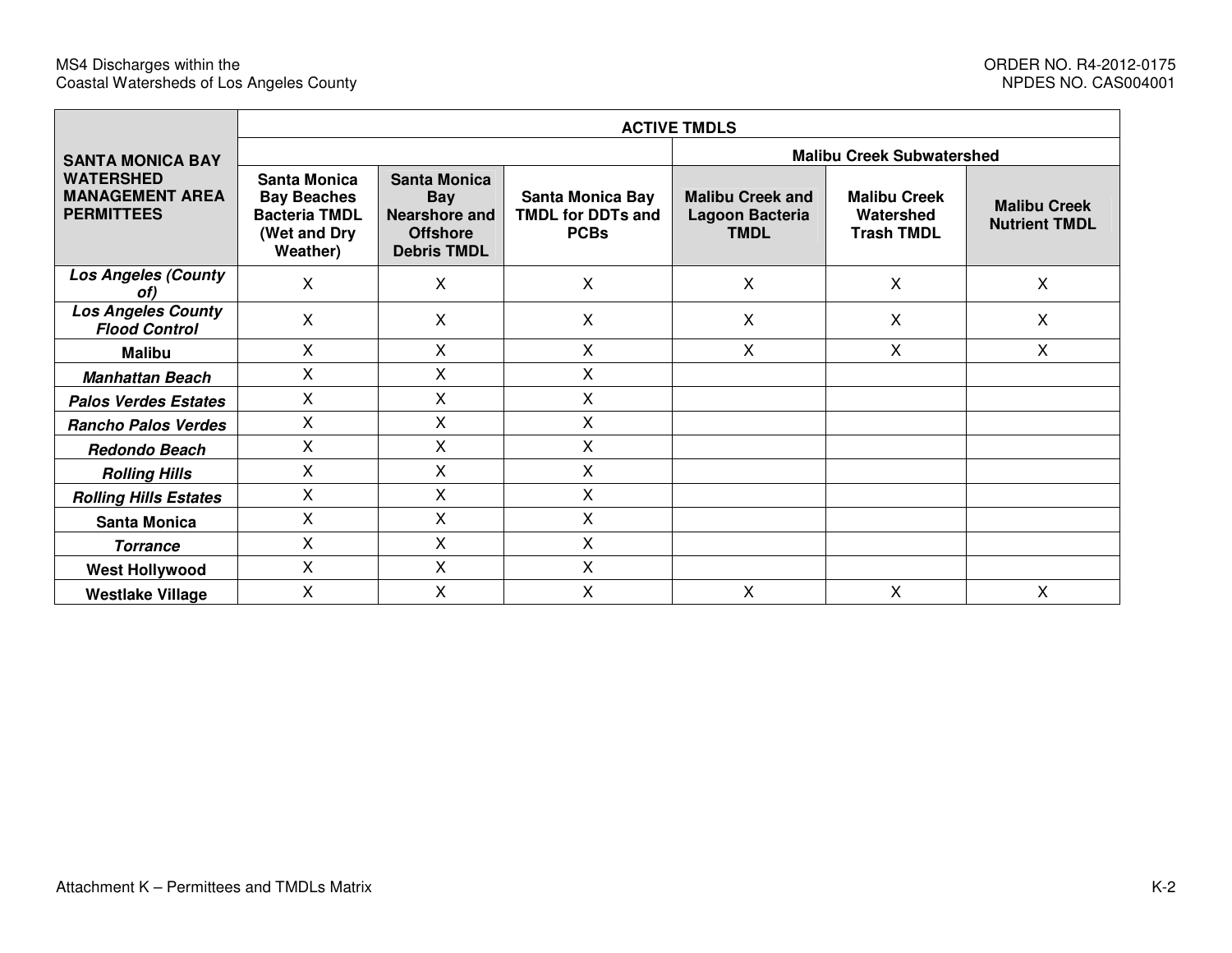## **Table K-3: Santa Monica Bay Watershed Management Area TMDLs**

|                                                                               | <b>ACTIVE TMDLS</b>                                           |                                                                                                      |                                                                                                         |                                                                |                                                                                                          |                                                                                                                   |                                                                                  |  |  |  |
|-------------------------------------------------------------------------------|---------------------------------------------------------------|------------------------------------------------------------------------------------------------------|---------------------------------------------------------------------------------------------------------|----------------------------------------------------------------|----------------------------------------------------------------------------------------------------------|-------------------------------------------------------------------------------------------------------------------|----------------------------------------------------------------------------------|--|--|--|
| <b>SANTA MONICA</b>                                                           |                                                               |                                                                                                      | <b>Ballona Creek Subwatershed</b>                                                                       |                                                                |                                                                                                          | <b>Marina del Rey Subwatershed</b>                                                                                |                                                                                  |  |  |  |
| <b>BAY WATERSHED</b><br><b>MANAGEMENT</b><br><b>AREA</b><br><b>PERMITTEES</b> | <b>Ballona</b><br><b>Creek</b><br><b>Trash</b><br><b>TMDL</b> | <b>Ballona</b><br><b>Creek</b><br><b>Estuary</b><br><b>Toxic</b><br><b>Pollutants</b><br><b>TMDL</b> | <b>Ballona Creek,</b><br><b>Ballona estuary and</b><br><b>Sepulveda Channel</b><br><b>Bacteria TMDL</b> | <b>Ballona</b><br><b>Creek</b><br><b>Metals</b><br><b>TMDL</b> | <b>Ballona Creek</b><br><b>Wetlands TMDL for</b><br>Sediment and<br><b>Invasive Exotic</b><br>Vegetation | <b>Marina del Rey</b><br><b>Harbor Mothers'</b><br><b>Beach and Back</b><br><b>Basins Bacteria</b><br><b>TMDL</b> | <b>Marina del Rey</b><br><b>Harbor Toxic</b><br><b>Pollutants</b><br><b>TMDL</b> |  |  |  |
| <b>Agoura Hills</b>                                                           |                                                               |                                                                                                      |                                                                                                         |                                                                |                                                                                                          |                                                                                                                   |                                                                                  |  |  |  |
| <b>Beverly Hills</b>                                                          | $\mathsf{X}$                                                  | $\mathsf{X}$                                                                                         | $\mathsf{X}$                                                                                            | $\mathsf{X}$                                                   | $\mathsf{X}$                                                                                             |                                                                                                                   |                                                                                  |  |  |  |
| <b>Calabasas</b>                                                              |                                                               |                                                                                                      |                                                                                                         |                                                                |                                                                                                          |                                                                                                                   |                                                                                  |  |  |  |
| <b>Culver City</b>                                                            | $\mathsf{X}$                                                  | X                                                                                                    | X                                                                                                       | X                                                              | X                                                                                                        | X                                                                                                                 | X                                                                                |  |  |  |
| <b>El Segundo</b>                                                             |                                                               |                                                                                                      |                                                                                                         |                                                                |                                                                                                          |                                                                                                                   |                                                                                  |  |  |  |
| <b>Hermosa Beach</b>                                                          |                                                               |                                                                                                      |                                                                                                         |                                                                |                                                                                                          |                                                                                                                   |                                                                                  |  |  |  |
| <b>Hidden Hills</b>                                                           |                                                               |                                                                                                      |                                                                                                         |                                                                |                                                                                                          |                                                                                                                   |                                                                                  |  |  |  |
| Inglewood                                                                     | $\mathsf{X}$                                                  | X                                                                                                    | $\mathsf{X}$                                                                                            | $\mathsf{X}$                                                   | $\mathsf{X}$                                                                                             |                                                                                                                   |                                                                                  |  |  |  |
| Los Angeles (City<br>of)                                                      | $\sf X$                                                       | X                                                                                                    | $\mathsf{X}$                                                                                            | X                                                              | X                                                                                                        | $\mathsf{X}$                                                                                                      | X                                                                                |  |  |  |
| <b>Los Angeles</b><br>(County of)                                             | $\boldsymbol{\mathsf{X}}$                                     | X                                                                                                    | $\mathsf X$                                                                                             | X                                                              | $\mathsf{X}$                                                                                             | $\mathsf{X}$                                                                                                      | X                                                                                |  |  |  |
| <b>Los Angeles</b><br><b>County Flood</b><br><b>Control</b>                   |                                                               | X                                                                                                    | $\boldsymbol{\mathsf{X}}$                                                                               | X                                                              | $\pmb{\times}$                                                                                           | $\boldsymbol{\mathsf{X}}$                                                                                         | X                                                                                |  |  |  |
| <b>Malibu</b>                                                                 |                                                               |                                                                                                      |                                                                                                         |                                                                |                                                                                                          |                                                                                                                   |                                                                                  |  |  |  |
| <b>Manhattan Beach</b>                                                        |                                                               |                                                                                                      |                                                                                                         |                                                                |                                                                                                          |                                                                                                                   |                                                                                  |  |  |  |
| <b>Palos Verdes</b><br><b>Estates</b>                                         |                                                               |                                                                                                      |                                                                                                         |                                                                |                                                                                                          |                                                                                                                   |                                                                                  |  |  |  |
| <b>Rancho Palos</b><br><b>Verdes</b>                                          |                                                               |                                                                                                      |                                                                                                         |                                                                |                                                                                                          |                                                                                                                   |                                                                                  |  |  |  |
| <b>Redondo Beach</b>                                                          |                                                               |                                                                                                      |                                                                                                         |                                                                |                                                                                                          |                                                                                                                   |                                                                                  |  |  |  |
| <b>Rolling Hills</b>                                                          |                                                               |                                                                                                      |                                                                                                         |                                                                |                                                                                                          |                                                                                                                   |                                                                                  |  |  |  |
| <b>Rolling Hills</b><br><b>Estates</b>                                        |                                                               |                                                                                                      |                                                                                                         |                                                                |                                                                                                          |                                                                                                                   |                                                                                  |  |  |  |
| <b>Santa Monica</b>                                                           | $\mathsf{X}$                                                  | $\mathsf{X}$                                                                                         | $\boldsymbol{\mathsf{X}}$                                                                               | $\mathsf{X}$                                                   | $\mathsf{X}$                                                                                             |                                                                                                                   |                                                                                  |  |  |  |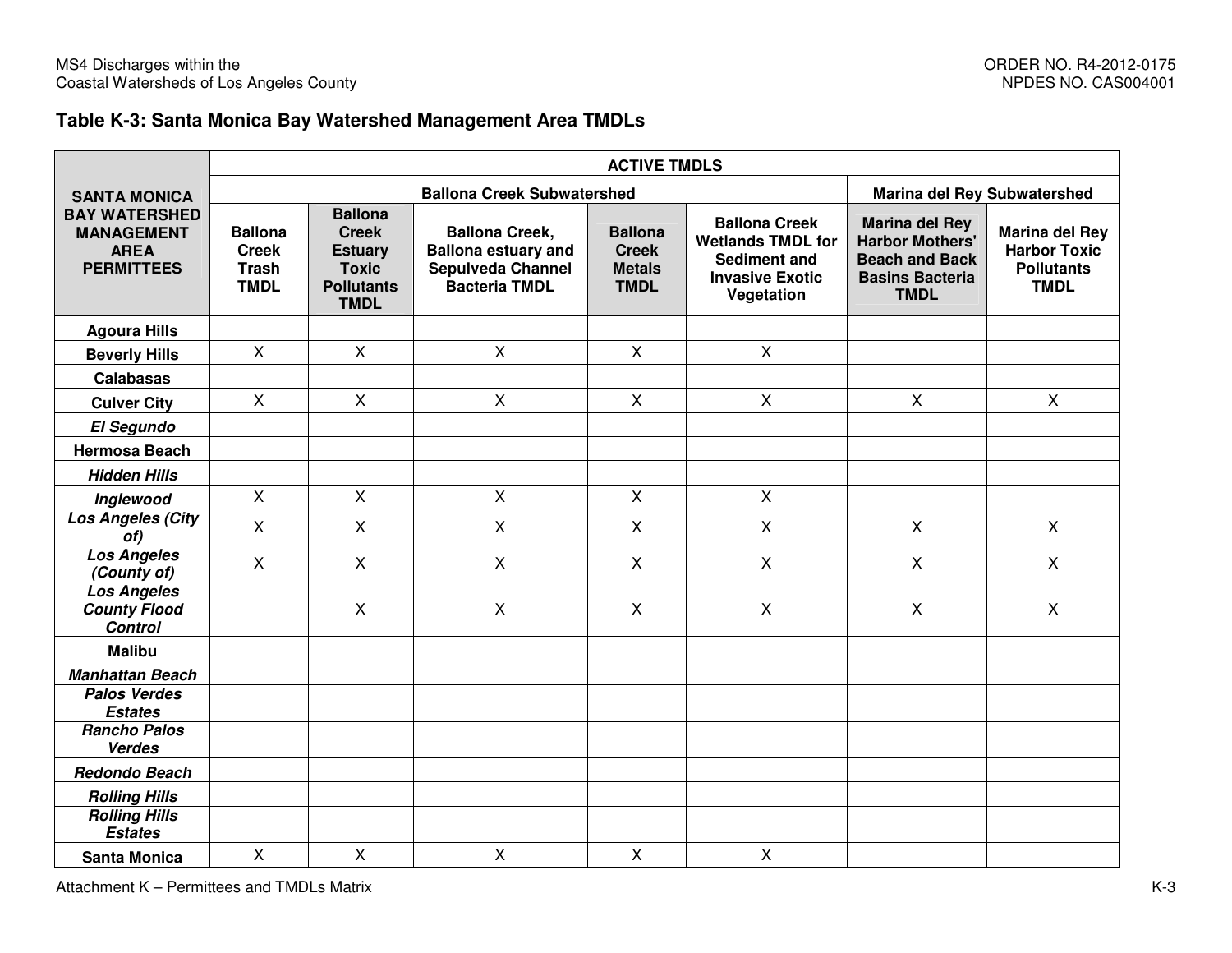|                                                                               | <b>ACTIVE TMDLS</b>                                    |                                                                                               |                                                                                                         |                                                                |                                                                                                                 |                                                                                                                   |                                                                           |  |  |
|-------------------------------------------------------------------------------|--------------------------------------------------------|-----------------------------------------------------------------------------------------------|---------------------------------------------------------------------------------------------------------|----------------------------------------------------------------|-----------------------------------------------------------------------------------------------------------------|-------------------------------------------------------------------------------------------------------------------|---------------------------------------------------------------------------|--|--|
| <b>SANTA MONICA</b>                                                           |                                                        | <b>Ballona Creek Subwatershed</b><br><b>Marina del Rey Subwatershed</b>                       |                                                                                                         |                                                                |                                                                                                                 |                                                                                                                   |                                                                           |  |  |
| <b>BAY WATERSHED</b><br><b>MANAGEMENT</b><br><b>AREA</b><br><b>PERMITTEES</b> | <b>Ballona</b><br><b>Creek</b><br>Trash<br><b>TMDL</b> | <b>Ballona</b><br><b>Creek</b><br><b>Estuary</b><br>Toxic<br><b>Pollutants</b><br><b>TMDL</b> | <b>Ballona Creek,</b><br><b>Ballona estuary and</b><br><b>Sepulveda Channel</b><br><b>Bacteria TMDL</b> | <b>Ballona</b><br><b>Creek</b><br><b>Metals</b><br><b>TMDL</b> | <b>Ballona Creek</b><br><b>Wetlands TMDL for</b><br><b>Sediment and</b><br><b>Invasive Exotic</b><br>Vegetation | <b>Marina del Rey</b><br><b>Harbor Mothers'</b><br><b>Beach and Back</b><br><b>Basins Bacteria</b><br><b>TMDL</b> | Marina del Rey<br><b>Harbor Toxic</b><br><b>Pollutants</b><br><b>TMDL</b> |  |  |
| <b>Torrance</b>                                                               |                                                        |                                                                                               |                                                                                                         |                                                                |                                                                                                                 |                                                                                                                   |                                                                           |  |  |
| <b>West Hollywood</b>                                                         | X                                                      | X                                                                                             | X                                                                                                       | X                                                              | x                                                                                                               |                                                                                                                   |                                                                           |  |  |
| <b>Westlake Village</b>                                                       |                                                        |                                                                                               |                                                                                                         |                                                                |                                                                                                                 |                                                                                                                   |                                                                           |  |  |

# **Table K-4: Dominguez Channel Watershed Management Area TMDLs**

|                                                                                   | <b>ACTIVE TMDLS</b>                               |                                          |                                             |                                                                  |                                                                                                                                       |  |  |  |
|-----------------------------------------------------------------------------------|---------------------------------------------------|------------------------------------------|---------------------------------------------|------------------------------------------------------------------|---------------------------------------------------------------------------------------------------------------------------------------|--|--|--|
| <b>DOMINGUEZ CHANNEL</b><br><b>WATERSHED MANAGEMENT</b><br><b>AREA PERMITTEES</b> | <b>Los Angeles Harbor</b><br><b>Bacteria TMDL</b> | <b>Machado Lake</b><br><b>Trash TMDL</b> | <b>Machado Lake</b><br><b>Nutrient TMDL</b> | <b>Machado Lake</b><br><b>Pesticides and</b><br><b>PCBs TMDL</b> | <b>Dominguez Channel</b><br>and Greater Los<br><b>Angeles and Long</b><br><b>Beach Harbor Waters</b><br><b>Toxic Pollutants TMDL1</b> |  |  |  |
| <b>Carson</b>                                                                     |                                                   | X                                        | X                                           | X.                                                               | X                                                                                                                                     |  |  |  |
| Compton                                                                           |                                                   |                                          |                                             |                                                                  | X                                                                                                                                     |  |  |  |
| <b>El Segundo</b>                                                                 |                                                   |                                          |                                             |                                                                  | X                                                                                                                                     |  |  |  |
| Gardena                                                                           |                                                   |                                          |                                             |                                                                  | X                                                                                                                                     |  |  |  |
| Hawthorne                                                                         |                                                   |                                          |                                             |                                                                  | X                                                                                                                                     |  |  |  |
| Inglewood                                                                         |                                                   |                                          |                                             |                                                                  | X                                                                                                                                     |  |  |  |
| Lawndale                                                                          |                                                   |                                          |                                             |                                                                  | X                                                                                                                                     |  |  |  |
| Lomita                                                                            |                                                   | X                                        | X                                           | X                                                                |                                                                                                                                       |  |  |  |
| Los Angeles (City of)                                                             | X                                                 | Χ                                        | Χ                                           | X                                                                | X                                                                                                                                     |  |  |  |
| <b>Los Angeles (County of)</b>                                                    | Χ                                                 | Χ                                        | Χ                                           | X                                                                | X                                                                                                                                     |  |  |  |
| <b>Los Angeles County Flood</b><br><b>Control</b>                                 |                                                   | X                                        | Χ                                           | X                                                                | X                                                                                                                                     |  |  |  |
| <b>Manhattan Beach</b>                                                            |                                                   |                                          |                                             |                                                                  | X                                                                                                                                     |  |  |  |
| <b>Palos Verdes Estates</b>                                                       |                                                   | X                                        | X                                           | X.                                                               |                                                                                                                                       |  |  |  |
| Attachment K - Permittees and TMDLs Matrix                                        |                                                   |                                          |                                             |                                                                  |                                                                                                                                       |  |  |  |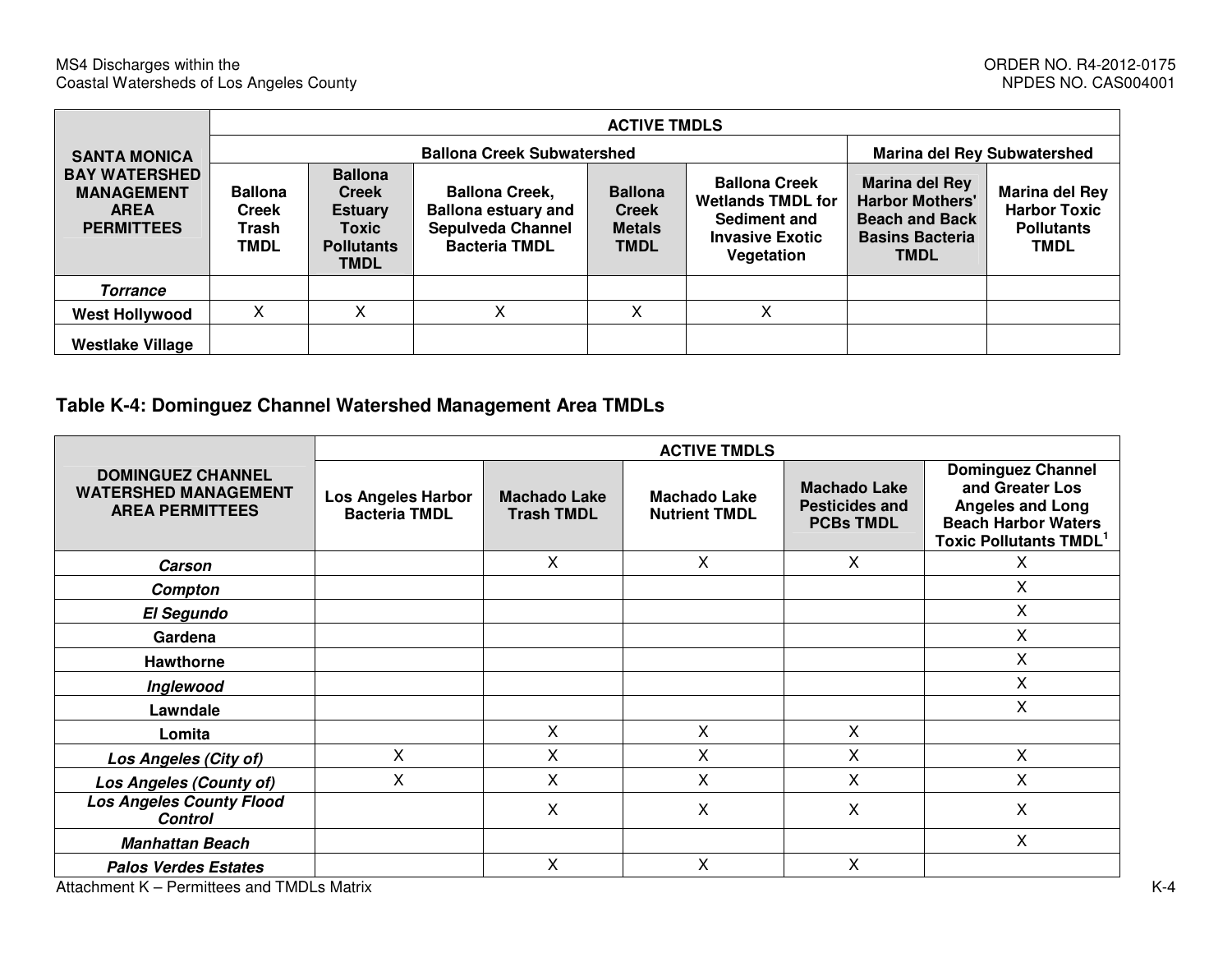|                                                                                   | <b>ACTIVE TMDLS</b>                               |                                          |                                             |                                                                  |                                                                                                                                      |  |  |  |  |
|-----------------------------------------------------------------------------------|---------------------------------------------------|------------------------------------------|---------------------------------------------|------------------------------------------------------------------|--------------------------------------------------------------------------------------------------------------------------------------|--|--|--|--|
| <b>DOMINGUEZ CHANNEL</b><br><b>WATERSHED MANAGEMENT</b><br><b>AREA PERMITTEES</b> | <b>Los Angeles Harbor</b><br><b>Bacteria TMDL</b> | <b>Machado Lake</b><br><b>Trash TMDL</b> | <b>Machado Lake</b><br><b>Nutrient TMDL</b> | <b>Machado Lake</b><br><b>Pesticides and</b><br><b>PCBs TMDL</b> | <b>Dominguez Channel</b><br>and Greater Los<br><b>Angeles and Long</b><br><b>Beach Harbor Waters</b><br><b>Toxic Pollutants TMDL</b> |  |  |  |  |
| <b>Rancho Palos Verdes</b>                                                        |                                                   |                                          |                                             |                                                                  |                                                                                                                                      |  |  |  |  |
| <b>Redondo Beach</b>                                                              |                                                   |                                          |                                             |                                                                  |                                                                                                                                      |  |  |  |  |
| <b>Rolling Hills</b>                                                              |                                                   |                                          |                                             | ⋏                                                                |                                                                                                                                      |  |  |  |  |
| <b>Rolling Hills Estates</b>                                                      |                                                   |                                          |                                             | ∧                                                                |                                                                                                                                      |  |  |  |  |
| <b>Torrance</b>                                                                   |                                                   |                                          |                                             | ∧                                                                |                                                                                                                                      |  |  |  |  |

<sup>1</sup> The requirements of this Order to implement the obligations of this TMDL do not apply to a Permittee to the extent that it is determined that the Permittee has been released from that obligation pursuant to the Amended Consent Decree entered in United States v. Montrose Chemical Corp., Case No. 90-3122 AAH (JRx).

### **Table K-5: Los Angeles River Watershed Management Area TMDLs**

|                                                                                                                 |                                                                            | <b>ACTIVE TMDLS</b>                                                                                   |                                                                                                 |                                                                                             |                                |                                                                                                                |                                                                                                                                                        |                                                                                                                                                                       |  |
|-----------------------------------------------------------------------------------------------------------------|----------------------------------------------------------------------------|-------------------------------------------------------------------------------------------------------|-------------------------------------------------------------------------------------------------|---------------------------------------------------------------------------------------------|--------------------------------|----------------------------------------------------------------------------------------------------------------|--------------------------------------------------------------------------------------------------------------------------------------------------------|-----------------------------------------------------------------------------------------------------------------------------------------------------------------------|--|
| <b>LOS ANGELES</b><br><b>RIVER</b><br><b>WATERSHED</b><br><b>MANAGEMENT</b><br><b>AREA</b><br><b>PERMITTEES</b> | Los<br><b>Angeles</b><br><b>River</b><br>Watershed<br>Trash<br><b>TMDL</b> | <b>Los Angeles</b><br><b>River Nitrogen</b><br><b>Compounds</b><br>and Related<br><b>Effects TMDL</b> | Los<br><b>Angeles</b><br><b>River and</b><br><b>Tributaries</b><br><b>Metals</b><br><b>TMDL</b> | <b>Los</b><br><b>Angeles</b><br><b>River</b><br>Watershed<br><b>Bacteria</b><br><b>TMDL</b> | Legg Lake<br><b>Trash TMDL</b> | Long Beach<br><b>City Beaches</b><br>and Los<br><b>Angeles River</b><br><b>Estuary</b><br><b>Bacteria TMDL</b> | <b>Los Angeles</b><br><b>Area Lake</b><br><b>TMDLs for Lake</b><br>Calabasas, Echo<br>Park Lake, Legg<br><b>Lake and Peck</b><br><b>Road Park Lake</b> | <b>Dominguez</b><br><b>Channel and</b><br><b>Greater Los</b><br><b>Angeles and Long</b><br><b>Beach Harbor</b><br><b>Waters Toxic</b><br>Pollutants TMDL <sup>1</sup> |  |
| <b>Alhambra</b>                                                                                                 | X                                                                          | Χ                                                                                                     | X                                                                                               | X                                                                                           |                                |                                                                                                                |                                                                                                                                                        |                                                                                                                                                                       |  |
| <b>Arcadia</b>                                                                                                  | X                                                                          | X                                                                                                     | X                                                                                               | X                                                                                           |                                |                                                                                                                | X                                                                                                                                                      |                                                                                                                                                                       |  |
| Bell                                                                                                            | X                                                                          | X                                                                                                     | X                                                                                               | X                                                                                           |                                |                                                                                                                |                                                                                                                                                        |                                                                                                                                                                       |  |
| <b>Bell Gardens</b>                                                                                             | X                                                                          | X                                                                                                     | X                                                                                               | X                                                                                           |                                |                                                                                                                |                                                                                                                                                        |                                                                                                                                                                       |  |
| <b>Bradbury</b>                                                                                                 | X                                                                          | Χ                                                                                                     | X                                                                                               | X                                                                                           |                                |                                                                                                                | X                                                                                                                                                      |                                                                                                                                                                       |  |
| <b>Burbank</b>                                                                                                  | X                                                                          | X                                                                                                     | X                                                                                               | X                                                                                           |                                |                                                                                                                |                                                                                                                                                        |                                                                                                                                                                       |  |
| <b>Calabasas</b>                                                                                                | X                                                                          | Χ                                                                                                     | X                                                                                               | X                                                                                           |                                |                                                                                                                | X                                                                                                                                                      |                                                                                                                                                                       |  |
| Carson                                                                                                          | X                                                                          | X                                                                                                     | X                                                                                               | X                                                                                           |                                |                                                                                                                |                                                                                                                                                        | X                                                                                                                                                                     |  |
| <b>Commerce</b>                                                                                                 | X                                                                          | X                                                                                                     | X                                                                                               | X                                                                                           |                                |                                                                                                                |                                                                                                                                                        |                                                                                                                                                                       |  |
| Compton                                                                                                         | X                                                                          | Χ                                                                                                     | X                                                                                               | X                                                                                           |                                |                                                                                                                |                                                                                                                                                        | X                                                                                                                                                                     |  |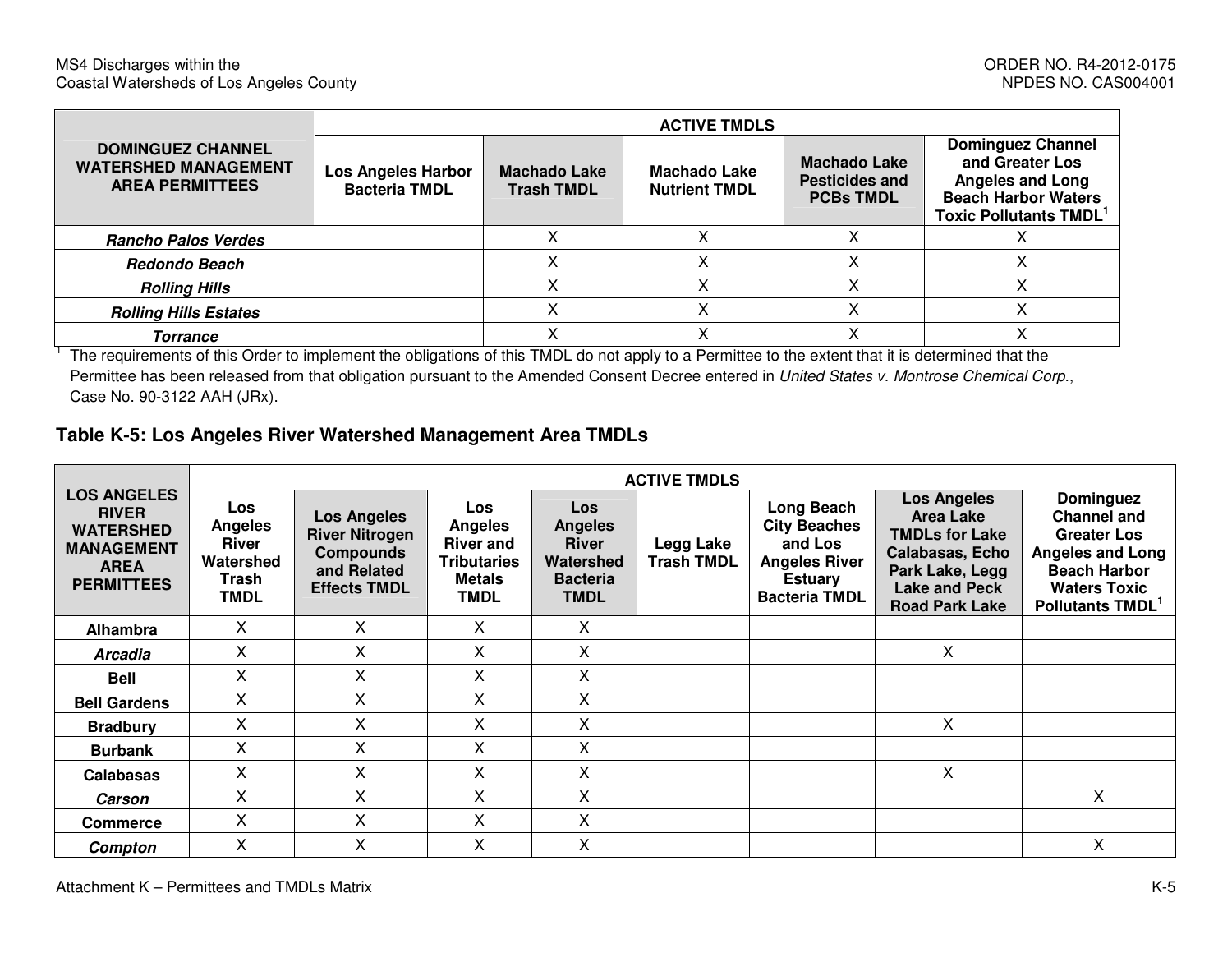|                                                                                                                 |                                                                                   |                                                                                                       |                                                                                                        |                                                                                             | <b>ACTIVE TMDLS</b>                   |                                                                                                                       |                                                                                                                                                        |                                                                                                                                                                       |
|-----------------------------------------------------------------------------------------------------------------|-----------------------------------------------------------------------------------|-------------------------------------------------------------------------------------------------------|--------------------------------------------------------------------------------------------------------|---------------------------------------------------------------------------------------------|---------------------------------------|-----------------------------------------------------------------------------------------------------------------------|--------------------------------------------------------------------------------------------------------------------------------------------------------|-----------------------------------------------------------------------------------------------------------------------------------------------------------------------|
| <b>LOS ANGELES</b><br><b>RIVER</b><br><b>WATERSHED</b><br><b>MANAGEMENT</b><br><b>AREA</b><br><b>PERMITTEES</b> | Los<br><b>Angeles</b><br><b>River</b><br>Watershed<br><b>Trash</b><br><b>TMDL</b> | <b>Los Angeles</b><br><b>River Nitrogen</b><br><b>Compounds</b><br>and Related<br><b>Effects TMDL</b> | <b>Los</b><br><b>Angeles</b><br><b>River and</b><br><b>Tributaries</b><br><b>Metals</b><br><b>TMDL</b> | <b>Los</b><br><b>Angeles</b><br><b>River</b><br>Watershed<br><b>Bacteria</b><br><b>TMDL</b> | <b>Legg Lake</b><br><b>Trash TMDL</b> | <b>Long Beach</b><br><b>City Beaches</b><br>and Los<br><b>Angeles River</b><br><b>Estuary</b><br><b>Bacteria TMDL</b> | <b>Los Angeles</b><br><b>Area Lake</b><br><b>TMDLs for Lake</b><br>Calabasas, Echo<br>Park Lake, Legg<br><b>Lake and Peck</b><br><b>Road Park Lake</b> | <b>Dominguez</b><br><b>Channel and</b><br><b>Greater Los</b><br><b>Angeles and Long</b><br><b>Beach Harbor</b><br><b>Waters Toxic</b><br>Pollutants TMDL <sup>1</sup> |
| Cudahy                                                                                                          | $\mathsf{X}$                                                                      | $\mathsf{X}$                                                                                          | $\mathsf{X}$                                                                                           | $\mathsf{X}$                                                                                |                                       |                                                                                                                       |                                                                                                                                                        |                                                                                                                                                                       |
| <b>Downey</b>                                                                                                   | $\pmb{\times}$                                                                    | $\mathsf{X}$                                                                                          | X                                                                                                      | $\mathsf{X}$                                                                                |                                       |                                                                                                                       |                                                                                                                                                        |                                                                                                                                                                       |
| <b>Duarte</b>                                                                                                   | $\mathsf{X}$                                                                      | $\mathsf{X}$                                                                                          | X                                                                                                      | $\overline{X}$                                                                              |                                       |                                                                                                                       | $\mathsf{X}$                                                                                                                                           |                                                                                                                                                                       |
| <b>El Monte</b>                                                                                                 | $\pmb{\times}$                                                                    | $\pmb{\times}$                                                                                        | $\overline{X}$                                                                                         | X                                                                                           | $\mathsf{X}$                          |                                                                                                                       | $\mathsf{X}$                                                                                                                                           |                                                                                                                                                                       |
| Glendale                                                                                                        | $\pmb{\times}$                                                                    | $\mathsf{X}$                                                                                          | X                                                                                                      | X.                                                                                          |                                       |                                                                                                                       |                                                                                                                                                        |                                                                                                                                                                       |
| <b>Hidden Hills</b>                                                                                             | $\mathsf{X}$                                                                      | $\pmb{\times}$                                                                                        | $\overline{X}$                                                                                         | $\overline{X}$                                                                              |                                       |                                                                                                                       |                                                                                                                                                        |                                                                                                                                                                       |
| <b>Huntington</b><br>Park                                                                                       | X                                                                                 | $\mathsf{X}$                                                                                          | X                                                                                                      | $\mathsf{X}$                                                                                |                                       |                                                                                                                       |                                                                                                                                                        |                                                                                                                                                                       |
| <b>Irwindale</b>                                                                                                | $\pmb{\times}$                                                                    | $\pmb{\times}$                                                                                        | X                                                                                                      | $\mathsf{X}$                                                                                |                                       |                                                                                                                       | $\pmb{\times}$                                                                                                                                         |                                                                                                                                                                       |
| La Canada<br><b>Flintridge</b>                                                                                  | $\boldsymbol{\mathsf{X}}$                                                         | $\mathsf{X}$                                                                                          | $\mathsf{X}$                                                                                           | $\mathsf{X}$                                                                                |                                       |                                                                                                                       |                                                                                                                                                        |                                                                                                                                                                       |
| Lakewood                                                                                                        | $\mathsf{X}$                                                                      | $\mathsf{X}$                                                                                          |                                                                                                        |                                                                                             |                                       |                                                                                                                       |                                                                                                                                                        | $\mathsf{X}$                                                                                                                                                          |
| <b>Los Angeles</b><br>(City of)                                                                                 | $\boldsymbol{\mathsf{X}}$                                                         | $\pmb{\times}$                                                                                        | $\mathsf{X}$                                                                                           | $\mathsf{X}$                                                                                |                                       |                                                                                                                       | $\mathsf{X}$                                                                                                                                           | $\mathsf{X}$                                                                                                                                                          |
| <b>Los Angeles</b><br>(County of)                                                                               | $\pmb{\times}$                                                                    | $\pmb{\times}$                                                                                        | $\mathsf{X}$                                                                                           | $\mathsf{X}$                                                                                | X                                     |                                                                                                                       | $\pmb{\times}$                                                                                                                                         | $\mathsf{X}$                                                                                                                                                          |
| Los Angeles<br><b>County Flood</b><br><b>Control</b>                                                            |                                                                                   | $\mathsf{X}$                                                                                          | X                                                                                                      | $\mathsf{X}$                                                                                | X                                     | $\boldsymbol{\mathsf{X}}$                                                                                             | $\pmb{\times}$                                                                                                                                         | $\mathsf{X}$                                                                                                                                                          |
| Lynwood                                                                                                         | $\mathsf{X}$                                                                      | $\mathsf{X}$                                                                                          | X                                                                                                      | $\mathsf{X}$                                                                                |                                       |                                                                                                                       |                                                                                                                                                        |                                                                                                                                                                       |
| Maywood                                                                                                         | $\mathsf X$                                                                       | $\pmb{\times}$                                                                                        | X                                                                                                      | X                                                                                           |                                       |                                                                                                                       |                                                                                                                                                        |                                                                                                                                                                       |
| <b>Monrovia</b>                                                                                                 | $\mathsf{X}$                                                                      | $\mathsf{X}$                                                                                          | $\mathsf{X}$                                                                                           | $\overline{X}$                                                                              |                                       |                                                                                                                       | $\mathsf{X}$                                                                                                                                           |                                                                                                                                                                       |
| <b>Montebello</b>                                                                                               | $\mathsf{X}$                                                                      | $\pmb{\times}$                                                                                        | $\overline{\mathsf{X}}$                                                                                | X                                                                                           |                                       |                                                                                                                       |                                                                                                                                                        |                                                                                                                                                                       |
| <b>Monterey Park</b>                                                                                            | X                                                                                 | $\pmb{\times}$                                                                                        | X                                                                                                      | X                                                                                           |                                       |                                                                                                                       |                                                                                                                                                        |                                                                                                                                                                       |
| <b>Paramount</b>                                                                                                | $\pmb{\times}$                                                                    | $\mathsf{X}$                                                                                          | X                                                                                                      | $\mathsf{X}$                                                                                |                                       |                                                                                                                       |                                                                                                                                                        | $\mathsf{X}$                                                                                                                                                          |
| Pasadena                                                                                                        | $\pmb{\times}$                                                                    | $\pmb{\times}$                                                                                        | $\mathsf{X}$                                                                                           | $\mathsf{X}$                                                                                |                                       |                                                                                                                       |                                                                                                                                                        |                                                                                                                                                                       |
| <b>Pico Rivera</b>                                                                                              | X                                                                                 | $\mathsf{X}$                                                                                          | X                                                                                                      | $\mathsf{X}$                                                                                |                                       |                                                                                                                       |                                                                                                                                                        |                                                                                                                                                                       |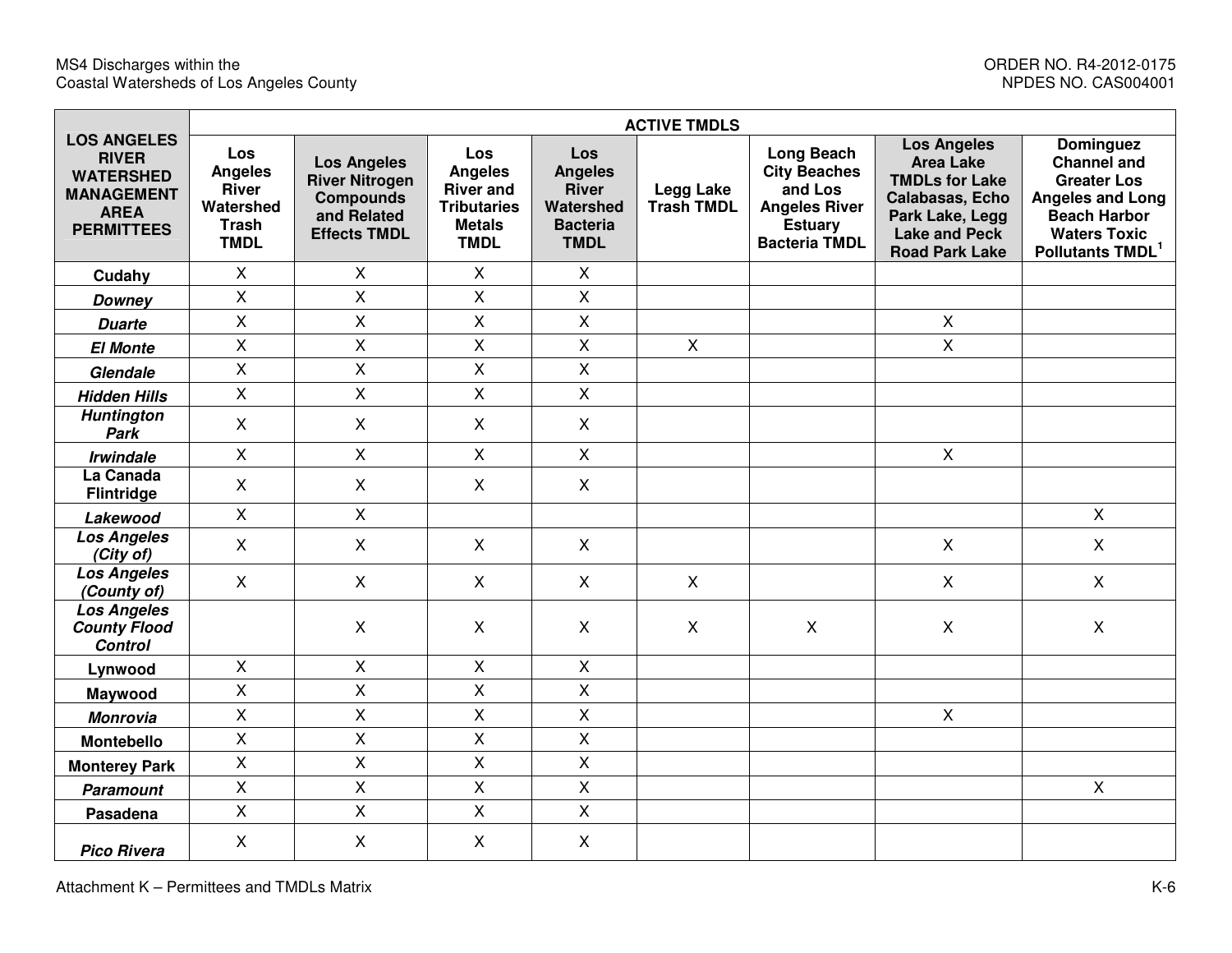|                                                                                                                 |                                                                                   | <b>ACTIVE TMDLS</b>                                                                                   |                                                                                                        |                                                                                      |                                |                                                                                                                |                                                                                                                                                 |                                                                                                                                                                |  |  |  |
|-----------------------------------------------------------------------------------------------------------------|-----------------------------------------------------------------------------------|-------------------------------------------------------------------------------------------------------|--------------------------------------------------------------------------------------------------------|--------------------------------------------------------------------------------------|--------------------------------|----------------------------------------------------------------------------------------------------------------|-------------------------------------------------------------------------------------------------------------------------------------------------|----------------------------------------------------------------------------------------------------------------------------------------------------------------|--|--|--|
| <b>LOS ANGELES</b><br><b>RIVER</b><br><b>WATERSHED</b><br><b>MANAGEMENT</b><br><b>AREA</b><br><b>PERMITTEES</b> | <b>Los</b><br><b>Angeles</b><br><b>River</b><br>Watershed<br>Trash<br><b>TMDL</b> | <b>Los Angeles</b><br><b>River Nitrogen</b><br><b>Compounds</b><br>and Related<br><b>Effects TMDL</b> | <b>Los</b><br><b>Angeles</b><br><b>River and</b><br><b>Tributaries</b><br><b>Metals</b><br><b>TMDL</b> | Los<br><b>Angeles</b><br><b>River</b><br>Watershed<br><b>Bacteria</b><br><b>TMDL</b> | Legg Lake<br><b>Trash TMDL</b> | Long Beach<br><b>City Beaches</b><br>and Los<br><b>Angeles River</b><br><b>Estuary</b><br><b>Bacteria TMDL</b> | <b>Los Angeles</b><br>Area Lake<br><b>TMDLs for Lake</b><br>Calabasas, Echo<br>Park Lake, Legg<br><b>Lake and Peck</b><br><b>Road Park Lake</b> | Dominguez<br><b>Channel and</b><br><b>Greater Los</b><br><b>Angeles and Long</b><br><b>Beach Harbor</b><br><b>Waters Toxic</b><br>Pollutants TMDL <sup>1</sup> |  |  |  |
| Rosemead                                                                                                        | X                                                                                 | $\mathsf{X}$                                                                                          | X                                                                                                      | X                                                                                    |                                |                                                                                                                |                                                                                                                                                 |                                                                                                                                                                |  |  |  |
| San Fernando                                                                                                    | X                                                                                 | X.                                                                                                    | X                                                                                                      | X                                                                                    |                                |                                                                                                                |                                                                                                                                                 |                                                                                                                                                                |  |  |  |
| <b>San Gabriel</b>                                                                                              | X                                                                                 | X                                                                                                     | X                                                                                                      | X                                                                                    |                                |                                                                                                                |                                                                                                                                                 |                                                                                                                                                                |  |  |  |
| <b>San Marino</b>                                                                                               | X                                                                                 | X                                                                                                     | X                                                                                                      | X                                                                                    |                                |                                                                                                                |                                                                                                                                                 |                                                                                                                                                                |  |  |  |
| Santa Clarita                                                                                                   | Χ                                                                                 | X                                                                                                     | X                                                                                                      | X                                                                                    |                                |                                                                                                                |                                                                                                                                                 |                                                                                                                                                                |  |  |  |
| Sierra Madre                                                                                                    | X.                                                                                | X                                                                                                     | X                                                                                                      | X                                                                                    |                                |                                                                                                                | X                                                                                                                                               |                                                                                                                                                                |  |  |  |
| <b>Signal Hill</b>                                                                                              | X                                                                                 | X                                                                                                     | X                                                                                                      | X                                                                                    |                                | X                                                                                                              |                                                                                                                                                 | $\mathsf{X}$                                                                                                                                                   |  |  |  |
| <b>South El Monte</b>                                                                                           | X                                                                                 | X.                                                                                                    | X                                                                                                      | X                                                                                    | X                              |                                                                                                                | $\mathsf{X}$                                                                                                                                    |                                                                                                                                                                |  |  |  |
| <b>South Gate</b>                                                                                               | X                                                                                 | X                                                                                                     | X                                                                                                      | X                                                                                    |                                |                                                                                                                |                                                                                                                                                 |                                                                                                                                                                |  |  |  |
| <b>South</b><br>Pasadena                                                                                        | X                                                                                 | X                                                                                                     | Χ                                                                                                      | Χ                                                                                    |                                |                                                                                                                |                                                                                                                                                 |                                                                                                                                                                |  |  |  |
| <b>Temple City</b>                                                                                              | Χ                                                                                 | X                                                                                                     | X                                                                                                      | X                                                                                    |                                |                                                                                                                |                                                                                                                                                 |                                                                                                                                                                |  |  |  |
| Vernon                                                                                                          | X                                                                                 | X                                                                                                     | X                                                                                                      | X                                                                                    |                                |                                                                                                                |                                                                                                                                                 |                                                                                                                                                                |  |  |  |

<sup>1</sup> The requirements of this Order to implement the obligations of this TMDL do not apply to a Permittee to the extent that it is determined that the Permittee has been released from that obligation pursuant to the Amended Consent Decree entered in United States v. Montrose Chemical Corp., Case No. 90-3122 AAH (JRx).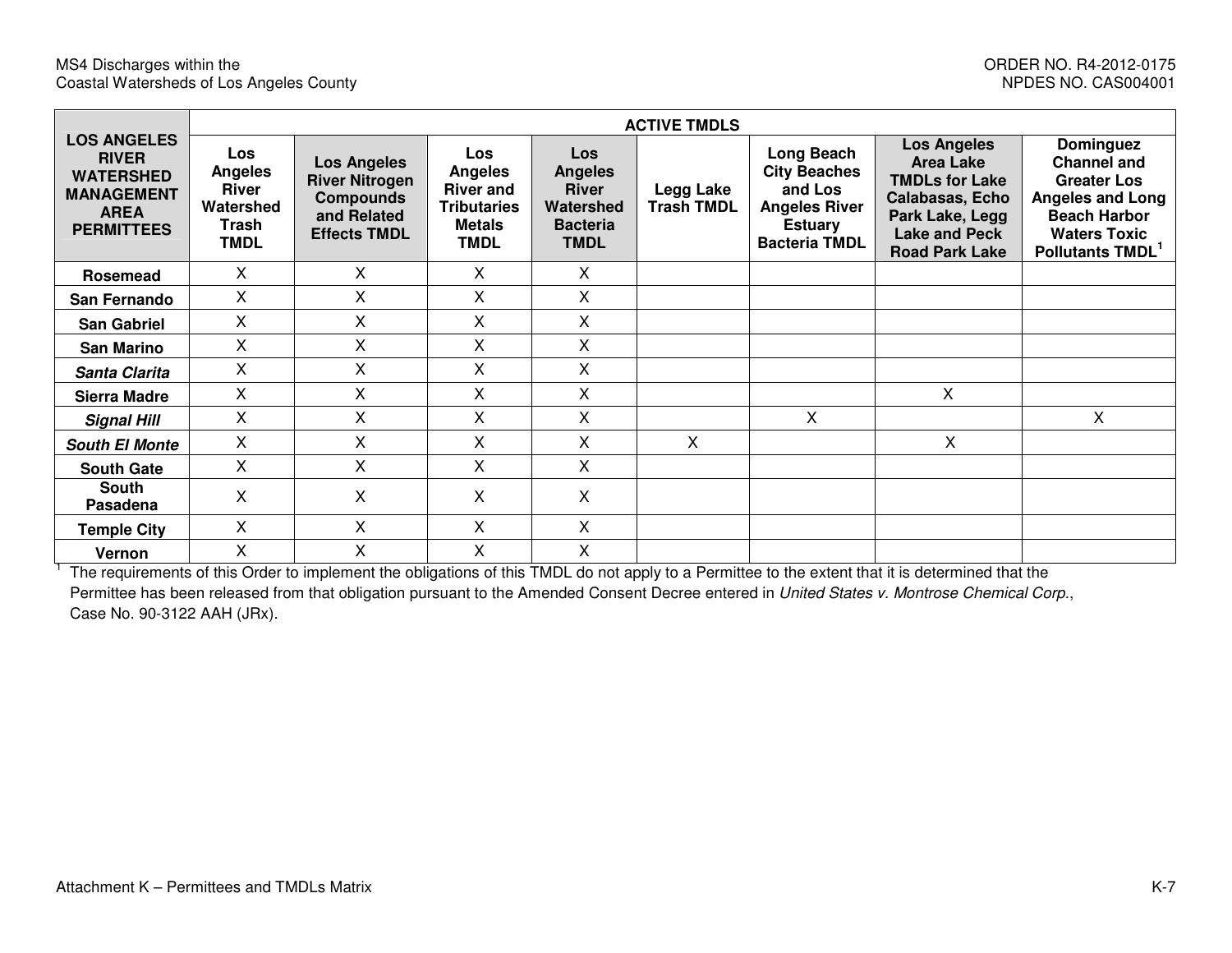### **Table K-6: San Gabriel River Watershed Management Area TMDLs**

|                                                                                             | <b>ACTIVE TMDLS</b>                                                                     |                                                                                                  |                                                                                                                               |  |  |  |  |  |  |
|---------------------------------------------------------------------------------------------|-----------------------------------------------------------------------------------------|--------------------------------------------------------------------------------------------------|-------------------------------------------------------------------------------------------------------------------------------|--|--|--|--|--|--|
| <b>SAN GABRIEL RIVER</b><br><b>WATERSHED</b><br><b>MANAGEMENT AREA</b><br><b>PERMITTEES</b> | <b>San Gabriel River and</b><br><b>Impaired Tributaries Metals</b><br>and Selenium TMDL | <b>Los Angeles Area Lakes TMDLs</b><br>for Puddingstone Reservoir, and<br>Santa Fe Dam Park Lake | <b>Dominguez Channel and Greater Los</b><br>Angeles and Long Beach Harbor<br><b>Waters Toxic Pollutants TMDL</b> <sup>1</sup> |  |  |  |  |  |  |
| <b>Arcadia</b>                                                                              | $\mathsf{X}$                                                                            |                                                                                                  |                                                                                                                               |  |  |  |  |  |  |
| <b>Artesia</b>                                                                              | $\mathsf{X}$                                                                            |                                                                                                  |                                                                                                                               |  |  |  |  |  |  |
| Azusa                                                                                       | $\mathsf{x}$                                                                            | $\mathsf{X}$                                                                                     |                                                                                                                               |  |  |  |  |  |  |
| <b>Baldwin Park</b>                                                                         | $\mathsf{X}$                                                                            |                                                                                                  |                                                                                                                               |  |  |  |  |  |  |
| <b>Bellflower</b>                                                                           | $\mathsf{X}$                                                                            |                                                                                                  | X                                                                                                                             |  |  |  |  |  |  |
| <b>Bradbury</b>                                                                             | $\mathsf{X}$                                                                            |                                                                                                  |                                                                                                                               |  |  |  |  |  |  |
| <b>Cerritos</b>                                                                             | $\boldsymbol{\mathsf{X}}$                                                               |                                                                                                  |                                                                                                                               |  |  |  |  |  |  |
| <b>Claremont</b>                                                                            | $\mathsf{X}$                                                                            | X                                                                                                |                                                                                                                               |  |  |  |  |  |  |
| Covina                                                                                      | $\mathsf{x}$                                                                            |                                                                                                  |                                                                                                                               |  |  |  |  |  |  |
| <b>Diamond Bar</b>                                                                          | $\mathsf{X}$                                                                            |                                                                                                  |                                                                                                                               |  |  |  |  |  |  |
| <b>Downey</b>                                                                               | $\mathsf{X}$                                                                            |                                                                                                  |                                                                                                                               |  |  |  |  |  |  |
| <b>Duarte</b>                                                                               | $\mathsf{X}$                                                                            |                                                                                                  |                                                                                                                               |  |  |  |  |  |  |
| <b>El Monte</b>                                                                             | $\mathsf{X}$                                                                            |                                                                                                  |                                                                                                                               |  |  |  |  |  |  |
| Glendora                                                                                    | $\overline{X}$                                                                          |                                                                                                  |                                                                                                                               |  |  |  |  |  |  |
| <b>Hawaiian Gardens</b>                                                                     | $\mathsf{X}$                                                                            |                                                                                                  |                                                                                                                               |  |  |  |  |  |  |
| <b>Industry</b>                                                                             | $\mathsf{X}$                                                                            |                                                                                                  |                                                                                                                               |  |  |  |  |  |  |
| <b>Irwindale</b>                                                                            | $\mathsf{X}$                                                                            | $\mathsf{X}$                                                                                     |                                                                                                                               |  |  |  |  |  |  |
| La Habra Heights                                                                            | $\mathsf{X}$                                                                            |                                                                                                  |                                                                                                                               |  |  |  |  |  |  |
| La Mirada                                                                                   | X                                                                                       |                                                                                                  |                                                                                                                               |  |  |  |  |  |  |
| La Puente                                                                                   | $\mathsf{X}$                                                                            |                                                                                                  |                                                                                                                               |  |  |  |  |  |  |
| La Verne                                                                                    | $\mathsf{X}$                                                                            | X                                                                                                |                                                                                                                               |  |  |  |  |  |  |
| Lakewood                                                                                    | $\mathsf{X}$                                                                            |                                                                                                  | $\pmb{\times}$                                                                                                                |  |  |  |  |  |  |
| Los Angeles (County of)                                                                     | $\mathsf{X}$                                                                            | X                                                                                                | $\mathsf{X}$                                                                                                                  |  |  |  |  |  |  |
| <b>Los Angeles County</b><br><b>Flood Control</b>                                           | $\pmb{\times}$                                                                          | Χ                                                                                                | X                                                                                                                             |  |  |  |  |  |  |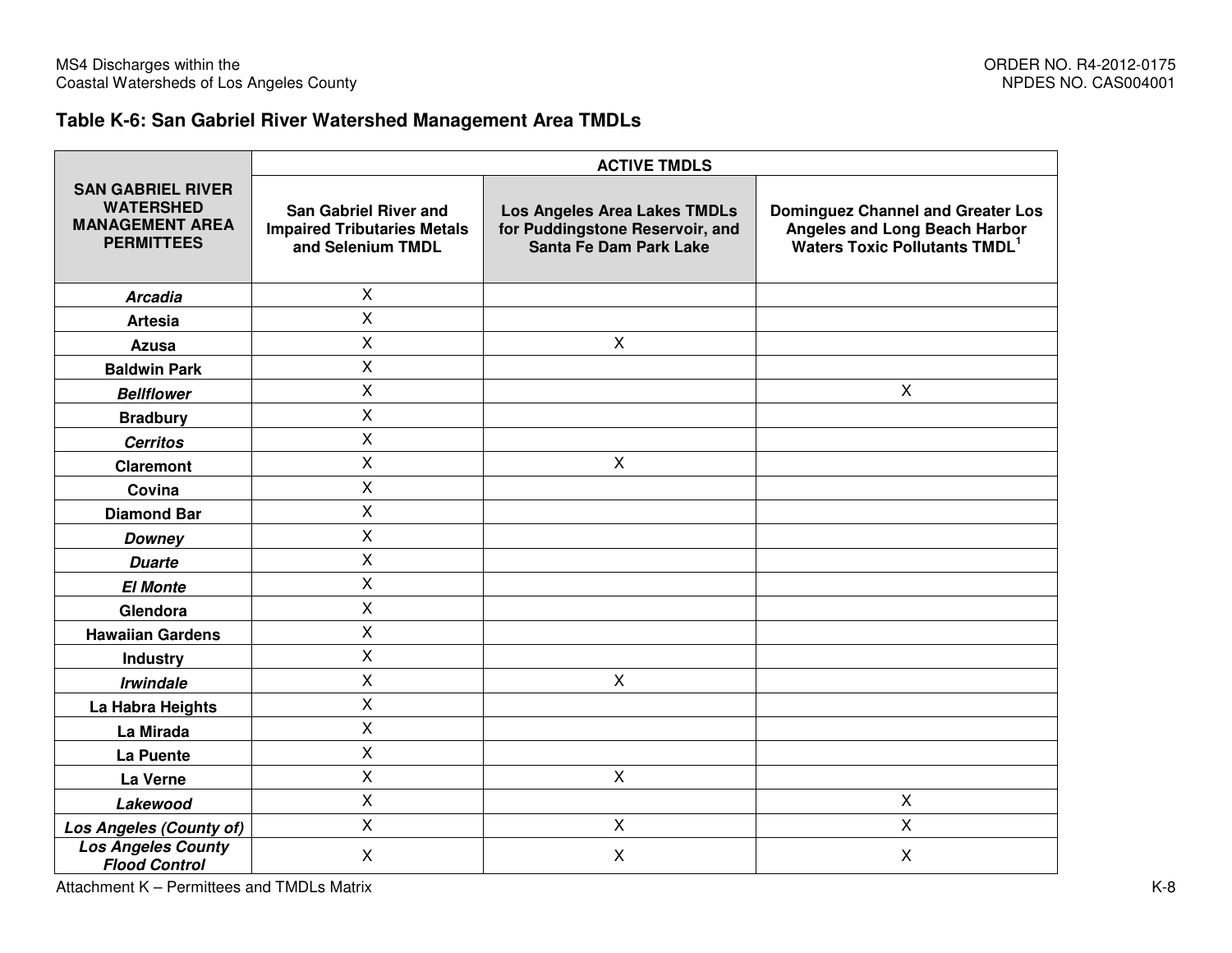|                                                                                             |                                                                                         | <b>ACTIVE TMDLS</b>                                                                                     |                                                                                                                        |  |  |  |
|---------------------------------------------------------------------------------------------|-----------------------------------------------------------------------------------------|---------------------------------------------------------------------------------------------------------|------------------------------------------------------------------------------------------------------------------------|--|--|--|
| <b>SAN GABRIEL RIVER</b><br><b>WATERSHED</b><br><b>MANAGEMENT AREA</b><br><b>PERMITTEES</b> | <b>San Gabriel River and</b><br><b>Impaired Tributaries Metals</b><br>and Selenium TMDL | <b>Los Angeles Area Lakes TMDLs</b><br>for Puddingstone Reservoir, and<br><b>Santa Fe Dam Park Lake</b> | <b>Dominguez Channel and Greater Los</b><br>Angeles and Long Beach Harbor<br>Waters Toxic Pollutants TMDL <sup>1</sup> |  |  |  |
| Monrovia                                                                                    | X                                                                                       |                                                                                                         |                                                                                                                        |  |  |  |
| <b>Norwalk</b>                                                                              | X                                                                                       |                                                                                                         |                                                                                                                        |  |  |  |
| <b>Pico Rivera</b>                                                                          | X                                                                                       |                                                                                                         |                                                                                                                        |  |  |  |
| Pomona                                                                                      | X                                                                                       | Χ                                                                                                       |                                                                                                                        |  |  |  |
| <b>San Dimas</b>                                                                            | Χ                                                                                       | Χ                                                                                                       |                                                                                                                        |  |  |  |
| <b>Santa Fe Springs</b>                                                                     | Χ                                                                                       |                                                                                                         |                                                                                                                        |  |  |  |
| <b>South El Monte</b>                                                                       | X                                                                                       |                                                                                                         |                                                                                                                        |  |  |  |
| Walnut                                                                                      | Χ                                                                                       |                                                                                                         |                                                                                                                        |  |  |  |
| <b>West Covina</b>                                                                          | X                                                                                       |                                                                                                         |                                                                                                                        |  |  |  |
| Whittier                                                                                    | Χ                                                                                       |                                                                                                         |                                                                                                                        |  |  |  |

<sup>1</sup> The requirements of this Order to implement the obligations of this TMDL do not apply to a Permittee to the extent that it is determined that the Permittee has been released from that obligation pursuant to the Amended Consent Decree entered in United States v. Montrose Chemical Corp., Case No. 90-3122 AAH (JRx).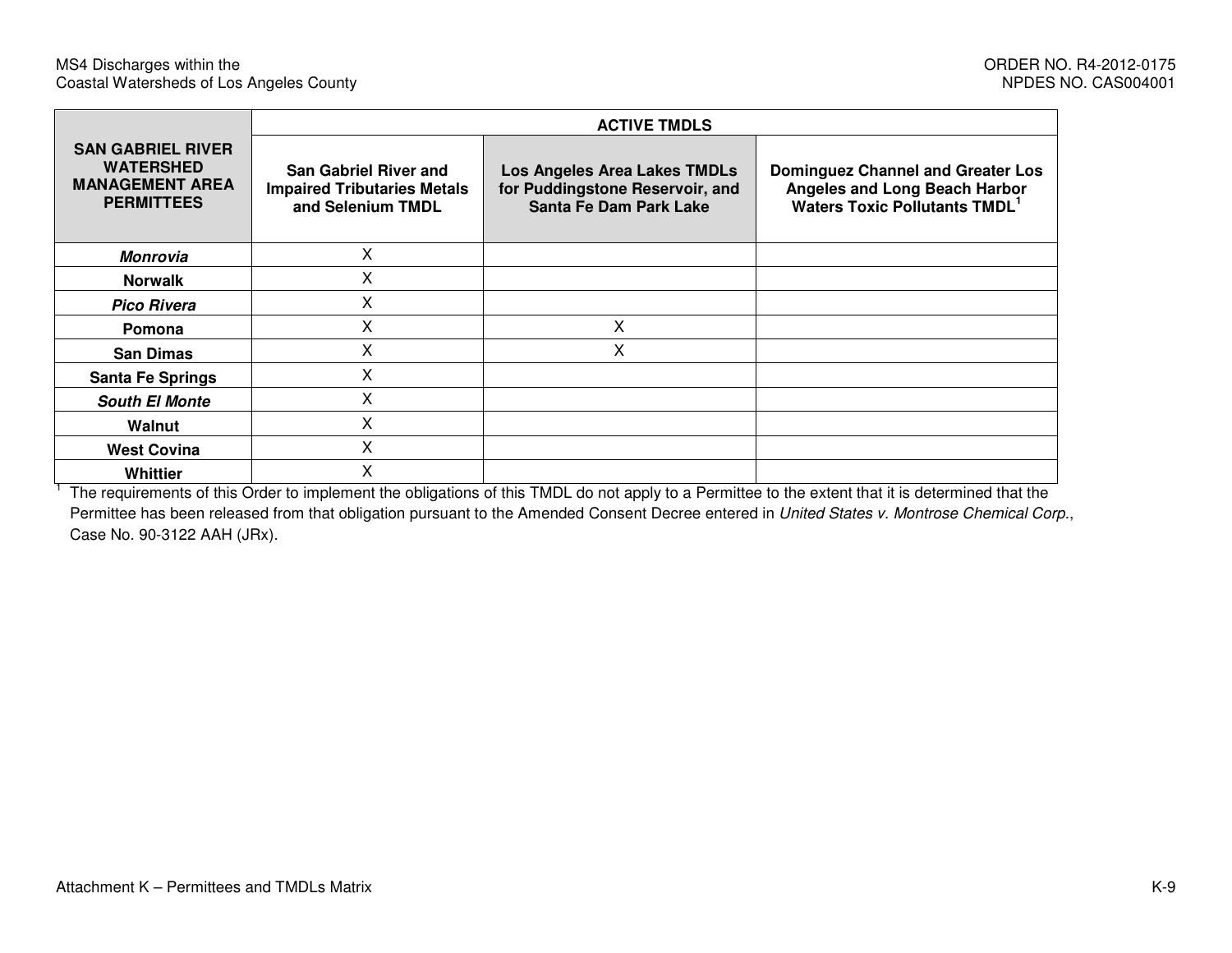#### **Table K-7: Los Cerritos Channel and Alamitos Bay Watershed Management Area TMDLs**

|                                                                                                                 | <b>ACTIVE TMDLS</b>                               |                                                                                            |                                                                                                                         |  |  |  |  |  |  |  |
|-----------------------------------------------------------------------------------------------------------------|---------------------------------------------------|--------------------------------------------------------------------------------------------|-------------------------------------------------------------------------------------------------------------------------|--|--|--|--|--|--|--|
| <b>LOS CERRITOS CHANNEL AND</b><br><b>ALAMITOS BAY WATERSHED</b><br><b>MANAGEMENT AREA</b><br><b>PERMITTEES</b> | <b>Los Cerritos Channel</b><br><b>Metals TMDL</b> | <b>Colorado Lagoon OC Pesticides,</b><br>PCBs, Sediment Toxicity, PAHs,<br>and Metals TMDL | <b>Dominguez Channel and Greater Los</b><br><b>Angeles and Long Beach Harbor Waters</b><br><b>Toxic Pollutants TMDL</b> |  |  |  |  |  |  |  |
| <b>Bellflower</b>                                                                                               |                                                   |                                                                                            |                                                                                                                         |  |  |  |  |  |  |  |
| <b>Cerritos</b>                                                                                                 | $\checkmark$<br>⋏                                 |                                                                                            |                                                                                                                         |  |  |  |  |  |  |  |
| Downey                                                                                                          | X                                                 |                                                                                            |                                                                                                                         |  |  |  |  |  |  |  |
| Lakewood                                                                                                        | x                                                 |                                                                                            | x                                                                                                                       |  |  |  |  |  |  |  |
| Los Angeles (County of)                                                                                         | x                                                 |                                                                                            | x                                                                                                                       |  |  |  |  |  |  |  |
| <b>Los Angeles County Flood</b><br><b>Control</b>                                                               | Χ                                                 | x                                                                                          | х                                                                                                                       |  |  |  |  |  |  |  |
| <b>Paramount</b>                                                                                                | $\checkmark$                                      |                                                                                            |                                                                                                                         |  |  |  |  |  |  |  |
| <b>Signal Hill</b>                                                                                              |                                                   |                                                                                            |                                                                                                                         |  |  |  |  |  |  |  |

<sup>1</sup> The requirements of this Order to implement the obligations of this TMDL do not apply to a Permittee to the extent that it is determined that the Permittee has been released from that obligation pursuant to the Amended Consent Decree entered in United States v. Montrose Chemical Corp., Case No. 90-3122 AAH (JRx).

#### **Table K-8: Middle Santa Ana River Watershed Management Area TMDLs**

|                                                                                        | <b>ACTIVE TMDL</b>                                           |
|----------------------------------------------------------------------------------------|--------------------------------------------------------------|
| <b>MIDDLE SANTA ANA RIVER</b><br><b>WATERSHED MANAGEMENT</b><br><b>AREA PERMITTEES</b> | Middle Santa Ana River Watershed Bacterial Indicator<br>TMDL |
| <b>Claremont</b>                                                                       |                                                              |
| Pomona                                                                                 |                                                              |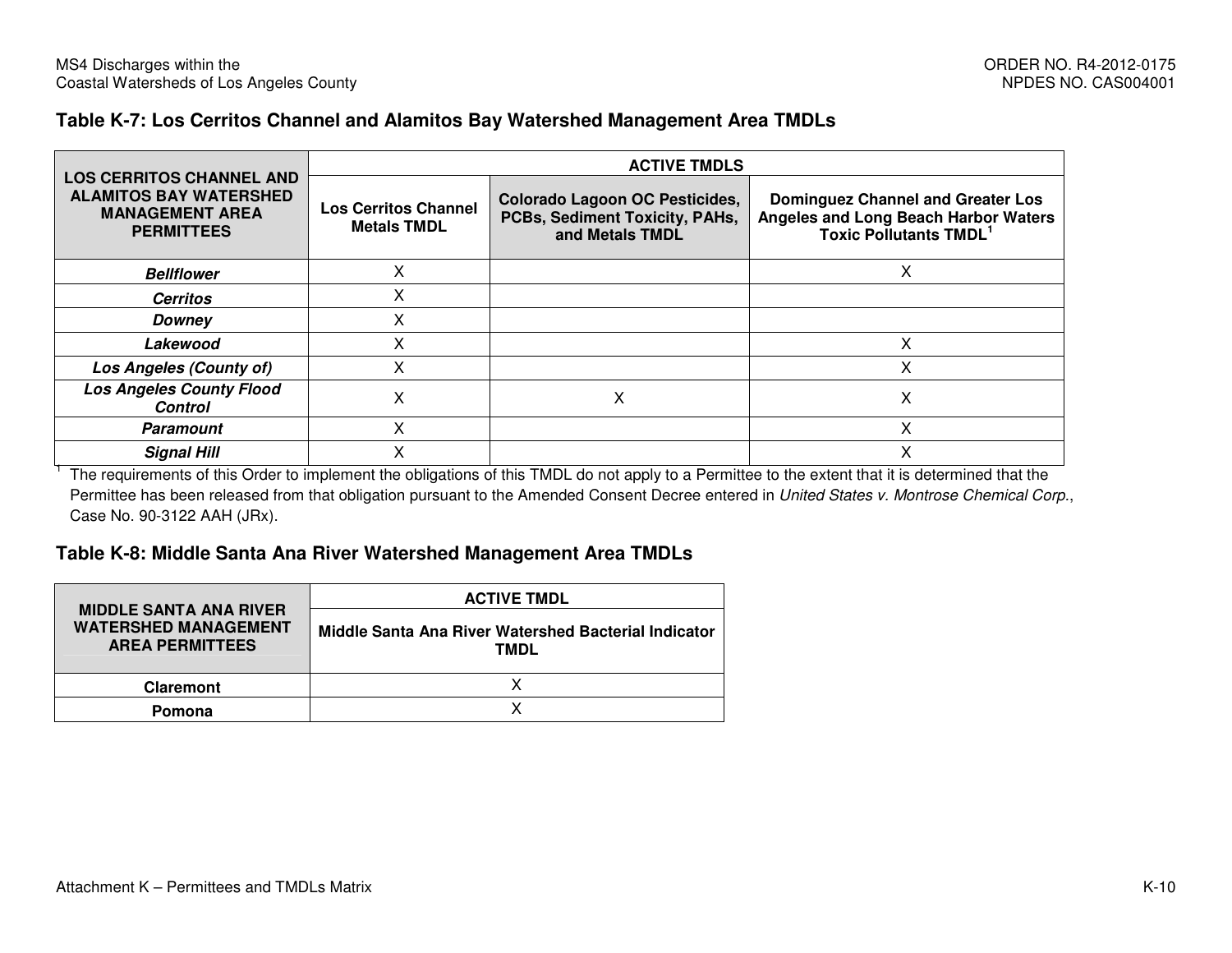### **Table K-9: Los Angeles River Watershed Management Area Metals TMDLs by Reach**

|                                                                                   |                                     |                                                                              | Los Angeles River and Tributaries Metals TMDL                      |                                                                             |                                                                  |
|-----------------------------------------------------------------------------------|-------------------------------------|------------------------------------------------------------------------------|--------------------------------------------------------------------|-----------------------------------------------------------------------------|------------------------------------------------------------------|
| <b>LOS ANGELES RIVER</b><br><b>WATERSHED MANAGEMENT</b><br><b>AREA PERMITTEES</b> | Reach 1 and<br><b>Compton Creek</b> | Reach 2, Rio Hondo,<br>Arroyo Seco, and all<br>contributing<br>subwatersheds | Reach 3,<br>Verdugo Wash,<br>and Burbank<br><b>Western Channel</b> | Reach 4, Reach 5,<br>Tujunga Wash, and all<br>contributing<br>subwatersheds | Reach 6, Bell<br>Creek, and all<br>contributing<br>subwatersheds |
| Alhambra                                                                          |                                     | X                                                                            |                                                                    |                                                                             |                                                                  |
| <b>Arcadia</b>                                                                    |                                     | X                                                                            |                                                                    |                                                                             |                                                                  |
| <b>Bell</b>                                                                       |                                     | X                                                                            |                                                                    |                                                                             |                                                                  |
| <b>Bell Gardens</b>                                                               |                                     | X                                                                            |                                                                    |                                                                             |                                                                  |
| <b>Bradbury</b>                                                                   |                                     | X                                                                            |                                                                    |                                                                             |                                                                  |
| <b>Burbank</b>                                                                    |                                     |                                                                              | X                                                                  | $\mathsf{X}$                                                                |                                                                  |
| <b>Calabasas</b>                                                                  |                                     |                                                                              |                                                                    |                                                                             | $\pmb{\times}$                                                   |
| Carson                                                                            | $\mathsf{X}$                        |                                                                              |                                                                    |                                                                             |                                                                  |
| <b>Commerce</b>                                                                   |                                     | X                                                                            |                                                                    |                                                                             |                                                                  |
| Compton                                                                           | $\pmb{\times}$                      | X                                                                            |                                                                    |                                                                             |                                                                  |
| Cudahy                                                                            |                                     | X                                                                            |                                                                    |                                                                             |                                                                  |
| <b>Downey</b>                                                                     |                                     | X                                                                            |                                                                    |                                                                             |                                                                  |
| <b>Duarte</b>                                                                     |                                     | X                                                                            |                                                                    |                                                                             |                                                                  |
| <b>El Monte</b>                                                                   |                                     | X                                                                            |                                                                    |                                                                             |                                                                  |
| Glendale                                                                          |                                     | X                                                                            | $\mathsf{X}$                                                       | $\mathsf{X}$                                                                |                                                                  |
| <b>Hidden Hills</b>                                                               |                                     |                                                                              |                                                                    |                                                                             | $\mathsf{X}$                                                     |
| <b>Huntington Park</b>                                                            | X                                   | X                                                                            |                                                                    |                                                                             |                                                                  |
| <b>Irwindale</b>                                                                  |                                     | X                                                                            |                                                                    |                                                                             |                                                                  |
| La Canada Flintridge                                                              |                                     | X                                                                            | $\mathsf{X}$                                                       |                                                                             |                                                                  |
| Lakewood                                                                          |                                     |                                                                              |                                                                    |                                                                             |                                                                  |
| Los Angeles (City of)                                                             | $\mathsf{X}$                        | $\mathsf X$                                                                  | $\pmb{\times}$                                                     | $\mathsf{X}$                                                                | $\pmb{\times}$                                                   |
| Los Angeles (County of)                                                           | $\overline{\mathsf{X}}$             | X                                                                            | X                                                                  | $\mathsf{x}$                                                                | $\overline{\mathsf{X}}$                                          |
| <b>Los Angeles County Flood</b><br><b>Control</b>                                 | X                                   | $\mathsf{X}$                                                                 | X                                                                  | X                                                                           | X                                                                |
| Lynwood                                                                           | X                                   | Χ                                                                            |                                                                    |                                                                             |                                                                  |
| Maywood                                                                           |                                     | $\boldsymbol{\mathsf{X}}$                                                    |                                                                    |                                                                             |                                                                  |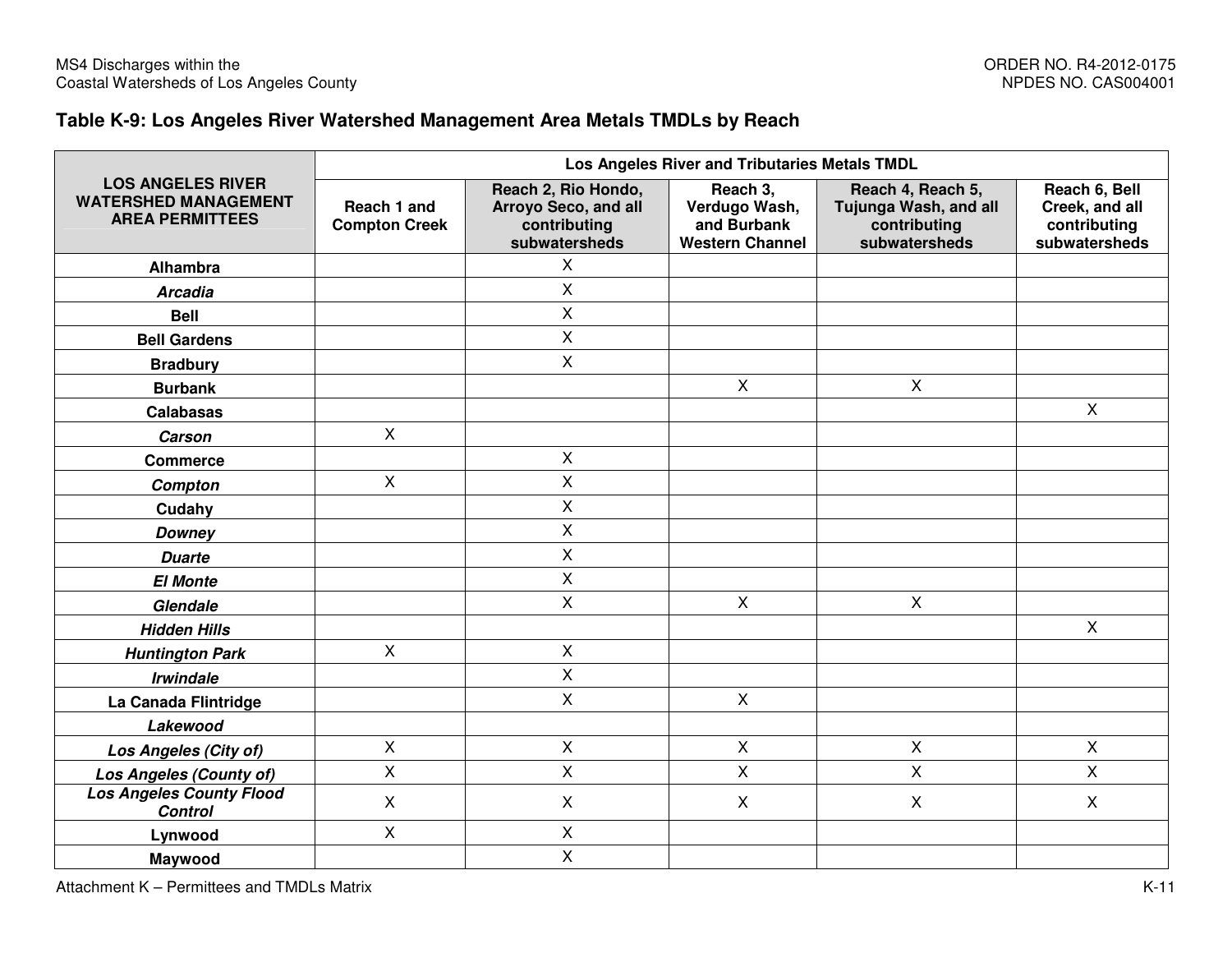|                                                                                   | Los Angeles River and Tributaries Metals TMDL |                                                                              |                                                                    |                                                                             |                                                                  |  |  |  |  |  |  |  |
|-----------------------------------------------------------------------------------|-----------------------------------------------|------------------------------------------------------------------------------|--------------------------------------------------------------------|-----------------------------------------------------------------------------|------------------------------------------------------------------|--|--|--|--|--|--|--|
| <b>LOS ANGELES RIVER</b><br><b>WATERSHED MANAGEMENT</b><br><b>AREA PERMITTEES</b> | Reach 1 and<br><b>Compton Creek</b>           | Reach 2, Rio Hondo,<br>Arroyo Seco, and all<br>contributing<br>subwatersheds | Reach 3,<br>Verdugo Wash,<br>and Burbank<br><b>Western Channel</b> | Reach 4, Reach 5,<br>Tujunga Wash, and all<br>contributing<br>subwatersheds | Reach 6, Bell<br>Creek, and all<br>contributing<br>subwatersheds |  |  |  |  |  |  |  |
| <b>Monrovia</b>                                                                   |                                               | X                                                                            |                                                                    |                                                                             |                                                                  |  |  |  |  |  |  |  |
| <b>Montebello</b>                                                                 |                                               | X                                                                            |                                                                    |                                                                             |                                                                  |  |  |  |  |  |  |  |
| <b>Monterey Park</b>                                                              |                                               | X                                                                            |                                                                    |                                                                             |                                                                  |  |  |  |  |  |  |  |
| <b>Paramount</b>                                                                  |                                               | X                                                                            |                                                                    |                                                                             |                                                                  |  |  |  |  |  |  |  |
| Pasadena                                                                          |                                               | X                                                                            | X                                                                  |                                                                             |                                                                  |  |  |  |  |  |  |  |
| <b>Pico Rivera</b>                                                                |                                               | X                                                                            |                                                                    |                                                                             |                                                                  |  |  |  |  |  |  |  |
| <b>Rosemead</b>                                                                   |                                               | X                                                                            |                                                                    |                                                                             |                                                                  |  |  |  |  |  |  |  |
| San Fernando                                                                      |                                               |                                                                              |                                                                    | X                                                                           |                                                                  |  |  |  |  |  |  |  |
| <b>San Gabriel</b>                                                                |                                               | $\mathsf{X}$                                                                 |                                                                    |                                                                             |                                                                  |  |  |  |  |  |  |  |
| <b>San Marino</b>                                                                 |                                               | X                                                                            |                                                                    |                                                                             |                                                                  |  |  |  |  |  |  |  |
| Santa Clarita                                                                     |                                               |                                                                              |                                                                    |                                                                             |                                                                  |  |  |  |  |  |  |  |
| <b>Sierra Madre</b>                                                               |                                               | X                                                                            |                                                                    |                                                                             |                                                                  |  |  |  |  |  |  |  |
| <b>Signal Hill</b>                                                                | Χ                                             |                                                                              |                                                                    |                                                                             |                                                                  |  |  |  |  |  |  |  |
| <b>South El Monte</b>                                                             |                                               | X                                                                            |                                                                    |                                                                             |                                                                  |  |  |  |  |  |  |  |
| <b>South Gate</b>                                                                 | Χ                                             | X                                                                            |                                                                    |                                                                             |                                                                  |  |  |  |  |  |  |  |
| South Pasadena                                                                    |                                               | X                                                                            |                                                                    |                                                                             |                                                                  |  |  |  |  |  |  |  |
| <b>Temple City</b>                                                                |                                               | X                                                                            |                                                                    |                                                                             |                                                                  |  |  |  |  |  |  |  |
| Vernon                                                                            |                                               | X                                                                            |                                                                    |                                                                             |                                                                  |  |  |  |  |  |  |  |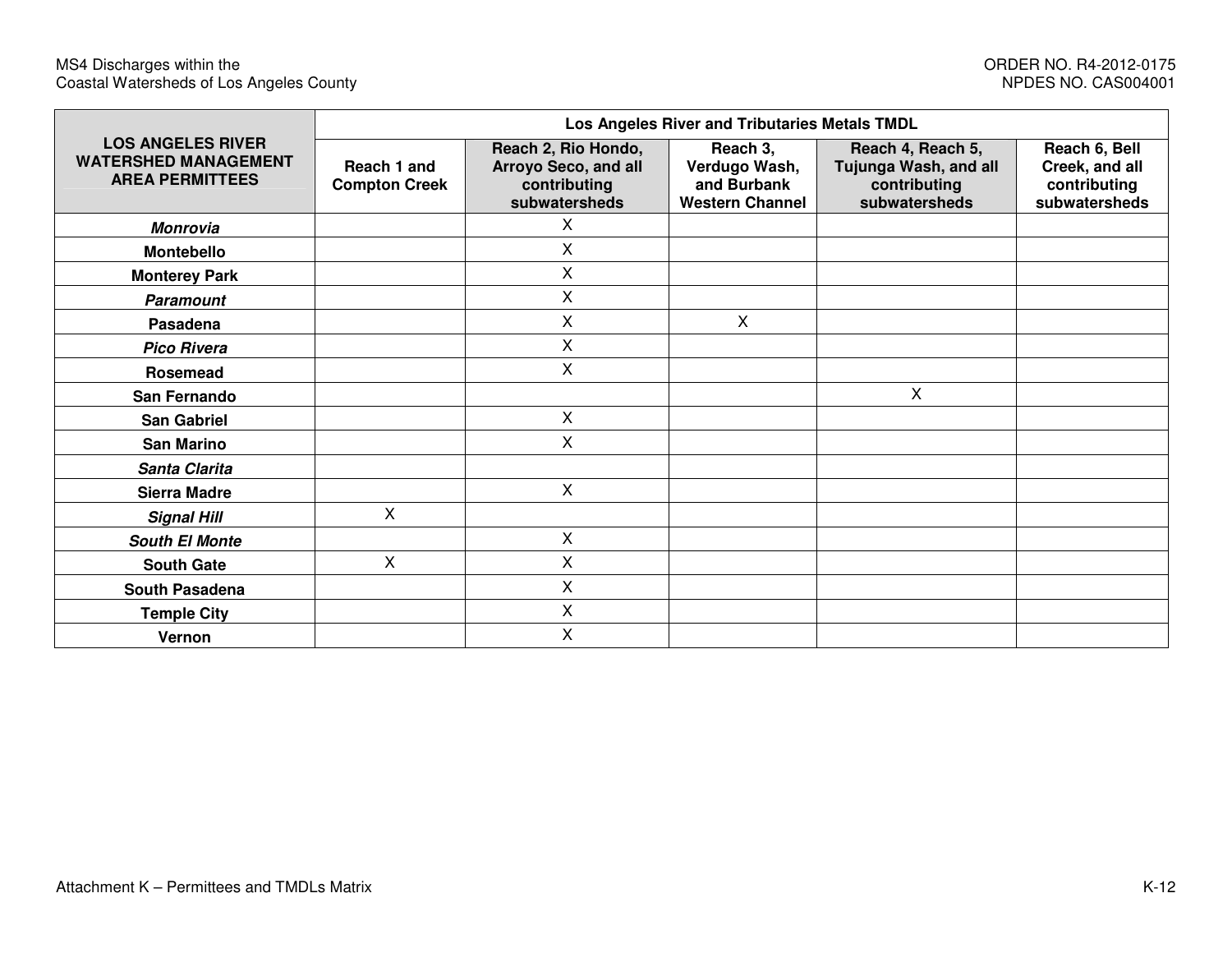### **Table K-10: Los Angeles River Watershed Management Area Bacteria TMDL by Reach**

| <b>LOS ANGELES</b>                                    |                |                |             |                                            |                           |                                | Los Angeles River Watershed Bacteria TMDL |                             |                             |                                             |                           |                                      |                                        |                |                 |                 |
|-------------------------------------------------------|----------------|----------------|-------------|--------------------------------------------|---------------------------|--------------------------------|-------------------------------------------|-----------------------------|-----------------------------|---------------------------------------------|---------------------------|--------------------------------------|----------------------------------------|----------------|-----------------|-----------------|
| <b>RIVER</b><br><b>WATERSHED</b>                      |                |                |             | <b>Los Angeles</b><br><b>River Segment</b> |                           |                                | <b>Los Angeles River Tributary</b>        |                             |                             |                                             |                           |                                      |                                        |                |                 |                 |
| <b>MANAGEMENT</b><br><b>AREA</b><br><b>PERMITTEES</b> | A              | B              | C           | D                                          | Е                         | <b>Aliso</b><br>Canyon<br>Wash | <b>Arroyo</b><br><b>Seco</b>              | <b>Bell</b><br><b>Creek</b> | <b>Bull</b><br><b>Creek</b> | <b>Burbank</b><br>Western<br><b>Channel</b> | Compton<br><b>Creek</b>   | <b>Dry</b><br>Canyon<br><b>Creek</b> | <b>McCoy</b><br>Canyon<br><b>Creek</b> | Rio<br>Hondo   | Tujunga<br>Wash | Verdugo<br>Wash |
| Alhambra                                              |                | $\mathsf{X}$   |             |                                            |                           |                                |                                           |                             |                             |                                             |                           |                                      |                                        | $\mathsf{X}$   |                 |                 |
| <b>Arcadia</b>                                        |                |                |             |                                            |                           |                                |                                           |                             |                             |                                             |                           |                                      |                                        | $\mathsf{X}$   |                 |                 |
| <b>Bell</b>                                           |                | $\sf X$        |             |                                            |                           |                                |                                           |                             |                             |                                             |                           |                                      |                                        |                |                 |                 |
| <b>Bell Gardens</b>                                   |                | $\mathsf{X}$   |             |                                            |                           |                                |                                           |                             |                             |                                             |                           |                                      |                                        | $\mathsf{X}$   |                 |                 |
| <b>Bradbury</b>                                       |                |                |             |                                            |                           |                                |                                           |                             |                             |                                             |                           |                                      |                                        | $\mathsf{X}$   |                 |                 |
| <b>Burbank</b>                                        |                |                | X           |                                            |                           |                                |                                           |                             |                             | $\mathsf{X}$                                |                           |                                      |                                        |                |                 |                 |
| <b>Calabasas</b>                                      |                |                |             |                                            |                           |                                |                                           |                             |                             |                                             |                           | $\mathsf{X}$                         | $\mathsf{X}$                           |                |                 |                 |
| <b>Carson</b>                                         |                |                |             |                                            |                           |                                |                                           |                             |                             |                                             | $\mathsf{X}$              |                                      |                                        |                |                 |                 |
| <b>Commerce</b>                                       |                | $\pmb{\times}$ |             |                                            |                           |                                |                                           |                             |                             |                                             |                           |                                      |                                        | $\mathsf{X}$   |                 |                 |
| Compton                                               | $\mathsf{X}^-$ | $\pmb{\times}$ |             |                                            |                           |                                |                                           |                             |                             |                                             | $\mathsf{X}$              |                                      |                                        |                |                 |                 |
| Cudahy                                                |                | $\pmb{\times}$ |             |                                            |                           |                                |                                           |                             |                             |                                             |                           |                                      |                                        |                |                 |                 |
| <b>Downey</b>                                         |                | $\pmb{\times}$ |             |                                            |                           |                                |                                           |                             |                             |                                             |                           |                                      |                                        | $\pmb{\times}$ |                 |                 |
| <b>Duarte</b>                                         |                |                |             |                                            |                           |                                |                                           |                             |                             |                                             |                           |                                      |                                        | $\mathsf{X}$   |                 |                 |
| <b>El Monte</b>                                       |                |                |             |                                            |                           |                                |                                           |                             |                             |                                             |                           |                                      |                                        | $\pmb{\times}$ |                 |                 |
| Glendale                                              |                | $\pmb{\times}$ | X           |                                            |                           |                                | $\mathsf{X}$                              |                             |                             | $\pmb{\times}$                              |                           |                                      |                                        |                | $\mathsf{X}$    | $\mathsf{X}$    |
| <b>Hidden Hills</b>                                   |                |                |             |                                            |                           |                                |                                           | $\boldsymbol{\mathsf{X}}$   |                             |                                             |                           |                                      | $\mathsf{X}$                           |                |                 |                 |
| <b>Huntington</b><br>Park                             |                | $\mathsf{X}$   |             |                                            |                           |                                |                                           |                             |                             |                                             | $\boldsymbol{\mathsf{X}}$ |                                      |                                        |                |                 |                 |
| <b>Irwindale</b>                                      |                |                |             |                                            |                           |                                |                                           |                             |                             |                                             |                           |                                      |                                        | $\mathsf{X}$   |                 |                 |
| La Canada<br><b>Flintridge</b>                        |                |                | X           |                                            |                           |                                | $\mathsf{X}$                              |                             |                             |                                             |                           |                                      |                                        |                |                 | $\mathsf{X}$    |
| Lakewood                                              | $\mathsf{X}$   |                |             |                                            |                           |                                |                                           |                             |                             |                                             |                           |                                      |                                        |                |                 |                 |
| <b>Los Angeles</b><br>(City of)                       |                | $\pmb{\times}$ | $\mathsf X$ | $\mathsf X$                                | $\boldsymbol{\mathsf{X}}$ | $\mathsf{X}$                   | $\mathsf{X}$                              | X                           | $\mathsf{X}$                | $\mathsf{X}$                                | $\boldsymbol{\mathsf{X}}$ | X                                    | $\mathsf{X}$                           |                | $\sf X$         | X               |
| <b>Los Angeles</b><br>(County of)                     | X              | X              | X           |                                            | $\boldsymbol{\mathsf{X}}$ | X                              | X                                         | X                           | X                           |                                             | $\boldsymbol{\mathsf{X}}$ | X                                    | X                                      | X              | X               | $\mathsf{X}$    |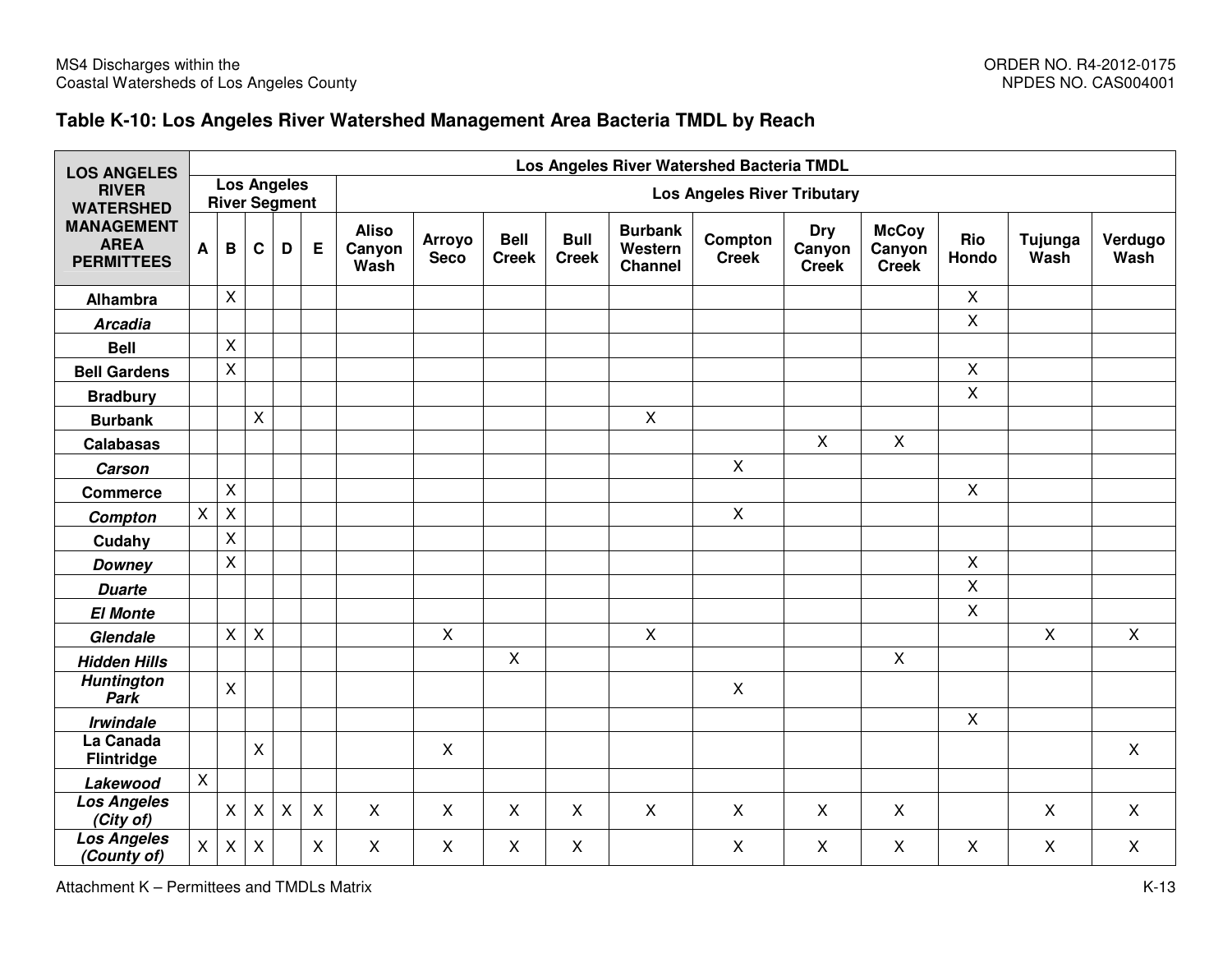| <b>LOS ANGELES</b>                                          |          |                |                           |                                            |              | Los Angeles River Watershed Bacteria TMDL |                                    |                             |                             |                                      |                         |                               |                                        |              |                 |                 |
|-------------------------------------------------------------|----------|----------------|---------------------------|--------------------------------------------|--------------|-------------------------------------------|------------------------------------|-----------------------------|-----------------------------|--------------------------------------|-------------------------|-------------------------------|----------------------------------------|--------------|-----------------|-----------------|
| <b>RIVER</b><br><b>WATERSHED</b>                            |          |                |                           | <b>Los Angeles</b><br><b>River Segment</b> |              |                                           | <b>Los Angeles River Tributary</b> |                             |                             |                                      |                         |                               |                                        |              |                 |                 |
| <b>MANAGEMENT</b><br><b>AREA</b><br><b>PERMITTEES</b>       | A        | B              | C                         | D                                          | E            | <b>Aliso</b><br>Canyon<br>Wash            | Arroyo<br><b>Seco</b>              | <b>Bell</b><br><b>Creek</b> | <b>Bull</b><br><b>Creek</b> | <b>Burbank</b><br>Western<br>Channel | Compton<br><b>Creek</b> | Dry<br>Canyon<br><b>Creek</b> | <b>McCoy</b><br>Canyon<br><b>Creek</b> | Rio<br>Hondo | Tujunga<br>Wash | Verdugo<br>Wash |
| <b>Los Angeles</b><br><b>County Flood</b><br><b>Control</b> | $\times$ | $\mathsf{X}$   | $\boldsymbol{\mathsf{X}}$ | X                                          | $\mathsf{X}$ | $\mathsf{X}$                              | X                                  | $\mathsf{X}$                | $\mathsf{X}$                | $\boldsymbol{\mathsf{X}}$            | X                       | X                             | X                                      | X            | X               | $\mathsf{X}$    |
| Lynwood                                                     | X        | $\pmb{\times}$ |                           |                                            |              |                                           |                                    |                             |                             |                                      | X                       |                               |                                        |              |                 |                 |
| Maywood                                                     |          | X              |                           |                                            |              |                                           |                                    |                             |                             |                                      |                         |                               |                                        |              |                 |                 |
| <b>Monrovia</b>                                             |          |                |                           |                                            |              |                                           |                                    |                             |                             |                                      |                         |                               |                                        | $\mathsf{X}$ |                 |                 |
| <b>Montebello</b>                                           |          | X              |                           |                                            |              |                                           |                                    |                             |                             |                                      |                         |                               |                                        | $\mathsf{X}$ |                 |                 |
| <b>Monterey Park</b>                                        |          | X              |                           |                                            |              |                                           |                                    |                             |                             |                                      |                         |                               |                                        | $\mathsf{X}$ |                 |                 |
| <b>Paramount</b>                                            | $\times$ | $\pmb{\times}$ |                           |                                            |              |                                           |                                    |                             |                             |                                      |                         |                               |                                        |              |                 |                 |
| Pasadena                                                    |          | X              | $\mathsf{X}$              |                                            |              |                                           | X                                  |                             |                             |                                      |                         |                               |                                        | $\mathsf{X}$ |                 | $\mathsf{X}$    |
| <b>Pico Rivera</b>                                          |          |                |                           |                                            |              |                                           |                                    |                             |                             |                                      |                         |                               |                                        | $\mathsf{X}$ |                 |                 |
| Rosemead                                                    |          |                |                           |                                            |              |                                           |                                    |                             |                             |                                      |                         |                               |                                        | $\mathsf{X}$ |                 |                 |
| San Fernando                                                |          |                |                           |                                            |              |                                           |                                    |                             |                             |                                      |                         |                               |                                        |              | X               |                 |
| <b>San Gabriel</b>                                          |          |                |                           |                                            |              |                                           |                                    |                             |                             |                                      |                         |                               |                                        | $\mathsf{X}$ |                 |                 |
| <b>San Marino</b>                                           |          |                |                           |                                            |              |                                           |                                    |                             |                             |                                      |                         |                               |                                        | $\mathsf{X}$ |                 |                 |
| Santa Clarita                                               |          |                |                           |                                            |              |                                           |                                    |                             | $\mathsf{X}$                |                                      |                         |                               |                                        |              |                 |                 |
| <b>Sierra Madre</b>                                         |          |                |                           |                                            |              |                                           |                                    |                             |                             |                                      |                         |                               |                                        | $\mathsf{X}$ |                 |                 |
| <b>Signal Hill</b>                                          | X        |                |                           |                                            |              |                                           |                                    |                             |                             |                                      |                         |                               |                                        |              |                 |                 |
| <b>South El Monte</b>                                       |          |                |                           |                                            |              |                                           |                                    |                             |                             |                                      |                         |                               |                                        | $\mathsf{X}$ |                 |                 |
| <b>South Gate</b>                                           |          | $\mathsf{X}$   |                           |                                            |              |                                           |                                    |                             |                             |                                      | X                       |                               |                                        | X            |                 |                 |
| <b>South</b><br>Pasadena                                    |          | $\mathsf{X}$   |                           |                                            |              |                                           | X                                  |                             |                             |                                      |                         |                               |                                        | $\mathsf{X}$ |                 |                 |
| <b>Temple City</b>                                          |          |                |                           |                                            |              |                                           |                                    |                             |                             |                                      |                         |                               |                                        | $\mathsf{X}$ |                 |                 |
| Vernon                                                      |          | $\mathsf X$    |                           |                                            |              |                                           |                                    |                             |                             |                                      |                         |                               |                                        |              |                 |                 |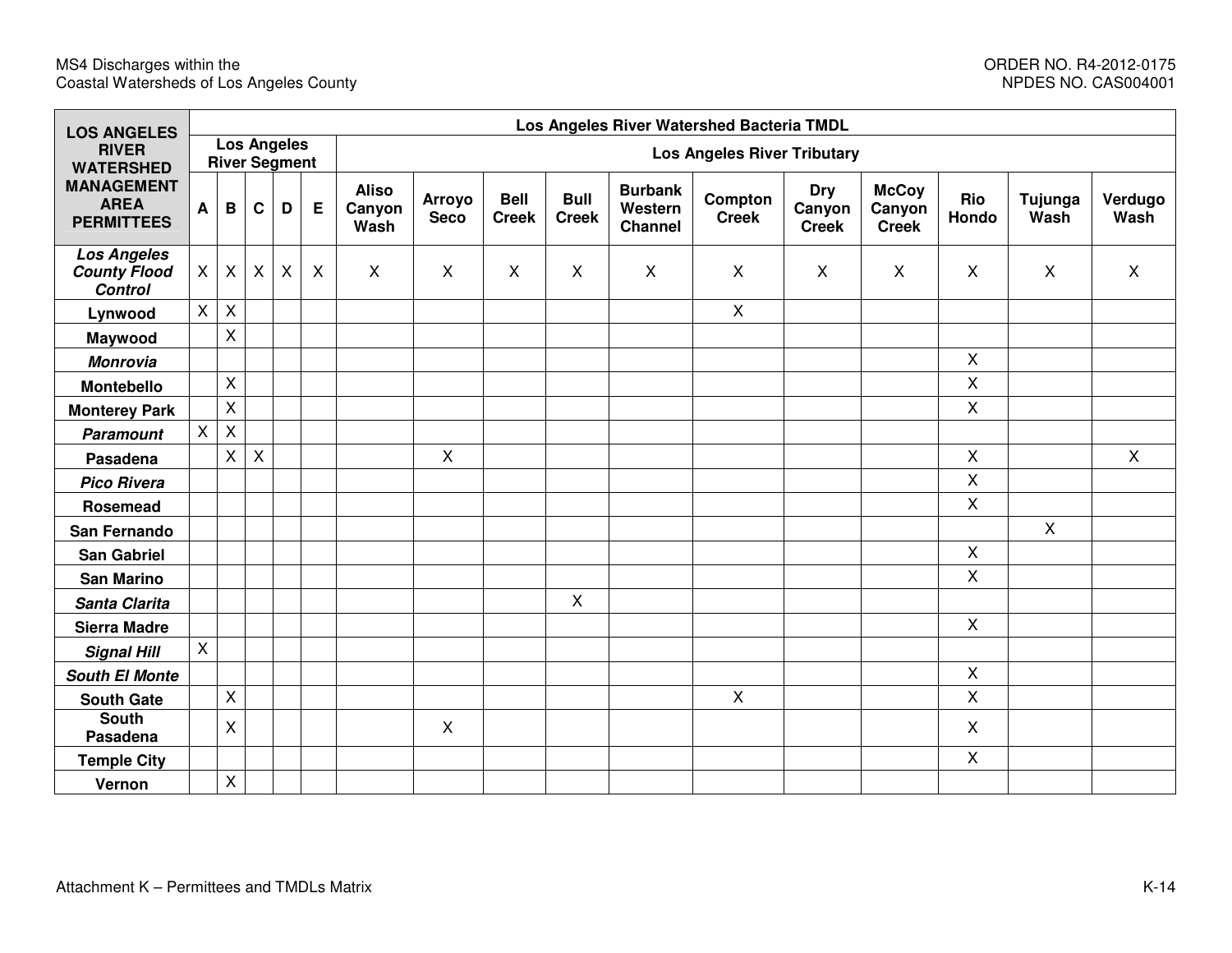### **Table K-11: Santa Monica Bay Watershed Management Area Bacteria TMDL by Reach**

| <b>SANTA MONICA</b>                                                                     |                                | Santa Monica Bay Beaches Bacteria TMDL (Wet and Dry Weather) |                                |                                |                                |                                |                                |                                |                                |  |  |  |  |
|-----------------------------------------------------------------------------------------|--------------------------------|--------------------------------------------------------------|--------------------------------|--------------------------------|--------------------------------|--------------------------------|--------------------------------|--------------------------------|--------------------------------|--|--|--|--|
| <b>BAY</b><br><b>WATERSHED</b><br><b>MANAGEMENT</b><br><b>AREA</b><br><b>PERMITTEES</b> | <b>Jurisdiction</b><br>Group 1 | <b>Jurisdiction</b><br><b>Group 2</b>                        | <b>Jurisdiction</b><br>Group 3 | <b>Jurisdiction</b><br>Group 4 | <b>Jurisdiction</b><br>Group 5 | <b>Jurisdiction</b><br>Group 6 | <b>Jurisdiction</b><br>Group 7 | <b>Jurisdiction</b><br>Group 8 | <b>Jurisdiction</b><br>Group 9 |  |  |  |  |
| <b>Agoura Hills</b>                                                                     |                                |                                                              |                                |                                |                                |                                |                                |                                | $\mathsf{X}$                   |  |  |  |  |
| <b>Beverly Hills</b>                                                                    |                                |                                                              |                                |                                |                                |                                |                                | $\mathsf{X}$                   |                                |  |  |  |  |
| <b>Calabasas</b>                                                                        | $\mathsf{X}$                   |                                                              |                                |                                |                                |                                |                                |                                | $\mathsf{X}$                   |  |  |  |  |
| <b>Culver City</b>                                                                      |                                |                                                              |                                |                                |                                |                                |                                | $\mathsf{X}$                   |                                |  |  |  |  |
| El Segundo                                                                              |                                | $\mathsf{X}$                                                 |                                |                                | $\mathsf{X}$                   |                                |                                |                                |                                |  |  |  |  |
| <b>Hermosa Beach</b>                                                                    |                                |                                                              |                                |                                | $\mathsf X$                    | $\mathsf X$                    |                                |                                |                                |  |  |  |  |
| <b>Hidden Hills</b>                                                                     |                                |                                                              |                                |                                |                                |                                |                                |                                | $\mathsf{X}$                   |  |  |  |  |
| Inglewood                                                                               |                                |                                                              |                                |                                |                                |                                |                                | $\mathsf{X}$                   |                                |  |  |  |  |
| <b>Los Angeles</b><br>(City of)                                                         | $\mathsf{X}$                   | $\mathsf{X}$                                                 | $\mathsf{X}$                   |                                |                                |                                | $\mathsf{X}$                   | $\mathsf{X}$                   |                                |  |  |  |  |
| <b>Los Angeles</b><br>(County of)                                                       | $\mathsf{X}$                   | $\mathsf{X}$                                                 |                                | $\mathsf{X}$                   | $\mathsf{X}$                   | $\mathsf{X}$                   | $\mathsf{X}$                   | $\mathsf{X}$                   | $\mathsf{X}$                   |  |  |  |  |
| <b>Los Angeles</b><br><b>County Flood</b><br><b>Control</b>                             | $\mathsf{X}$                   | X                                                            | $\mathsf{X}$                   | $\mathsf{X}$                   | $\boldsymbol{\mathsf{X}}$      | $\mathsf{X}$                   | X                              | $\sf X$                        | X                              |  |  |  |  |
| <b>Malibu</b>                                                                           | $\mathsf{X}$                   |                                                              |                                | $\mathsf{X}$                   |                                |                                |                                |                                | $\mathsf{X}$                   |  |  |  |  |
| <b>Manhattan Beach</b>                                                                  |                                |                                                              |                                |                                | $\pmb{\times}$                 | $\mathsf{X}$                   |                                |                                |                                |  |  |  |  |
| <b>Palos Verdes</b><br><b>Estates</b>                                                   |                                |                                                              |                                |                                |                                |                                | $\mathsf{X}$                   |                                |                                |  |  |  |  |
| <b>Rancho Palos</b><br><b>Verdes</b>                                                    |                                |                                                              |                                |                                |                                |                                | $\mathsf{X}$                   |                                |                                |  |  |  |  |
| <b>Redondo Beach</b>                                                                    |                                |                                                              |                                |                                |                                | $\pmb{\times}$                 |                                |                                |                                |  |  |  |  |
| <b>Rolling Hills</b>                                                                    |                                |                                                              |                                |                                |                                |                                | $\mathsf{X}$                   |                                |                                |  |  |  |  |
| <b>Rolling Hills</b><br><b>Estates</b>                                                  |                                |                                                              |                                |                                |                                |                                | $\mathsf{X}$                   |                                |                                |  |  |  |  |
| <b>Santa Monica</b>                                                                     |                                | $\mathsf{X}$                                                 | $\mathsf{X}$                   |                                |                                |                                |                                | $\mathsf{X}$                   |                                |  |  |  |  |
| <b>Torrance</b>                                                                         |                                |                                                              |                                |                                |                                | $\mathsf{X}$                   |                                |                                |                                |  |  |  |  |
| <b>West Hollywood</b>                                                                   |                                |                                                              |                                |                                |                                |                                |                                | $\mathsf{X}$                   |                                |  |  |  |  |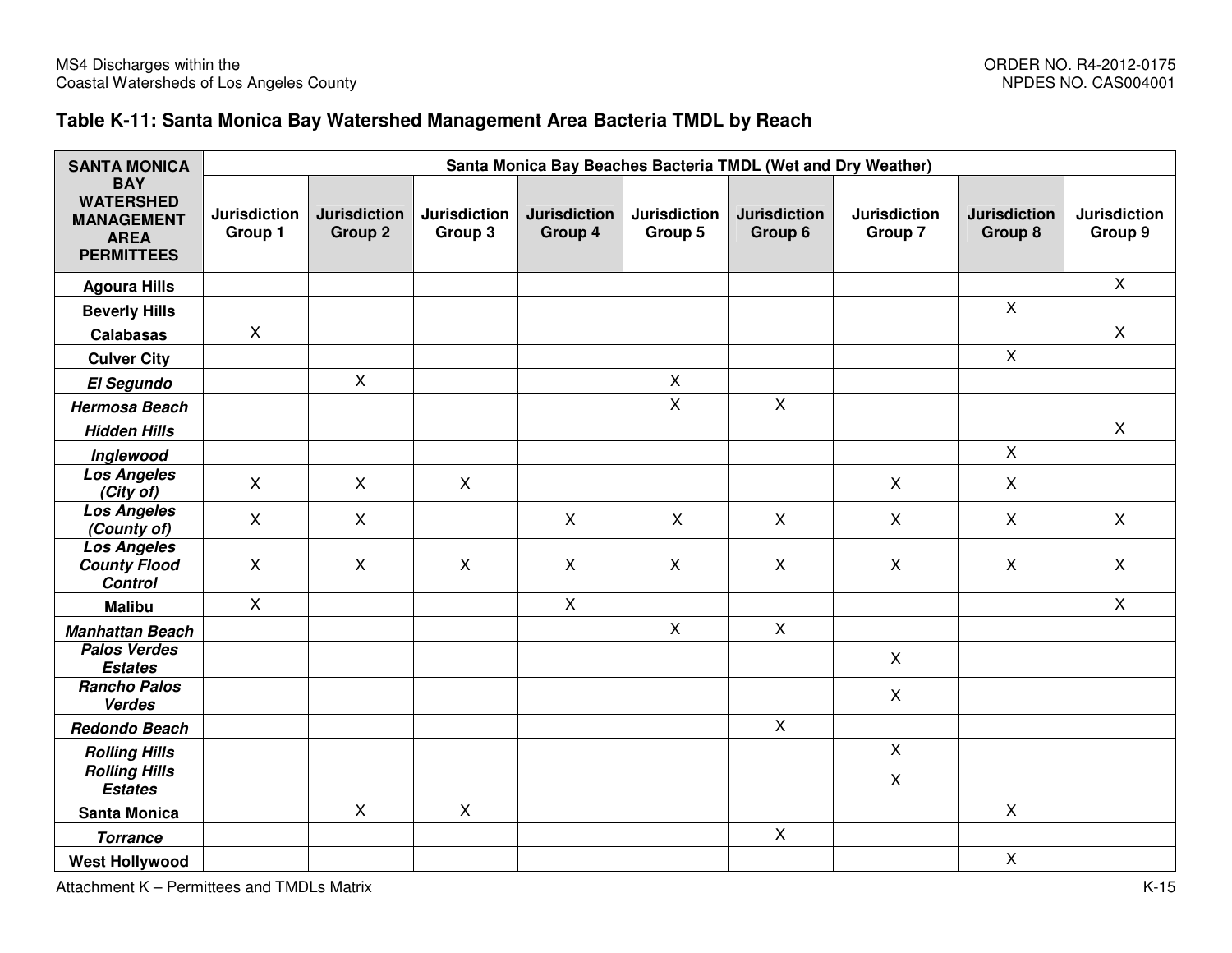| <b>SANTA MONICA</b>                                                                     |                                | Santa Monica Bay Beaches Bacteria TMDL (Wet and Dry Weather) |                                |                                |                                |                                |                                |                                |                                |  |  |  |
|-----------------------------------------------------------------------------------------|--------------------------------|--------------------------------------------------------------|--------------------------------|--------------------------------|--------------------------------|--------------------------------|--------------------------------|--------------------------------|--------------------------------|--|--|--|
| <b>BAY</b><br><b>WATERSHED</b><br><b>MANAGEMENT</b><br><b>AREA</b><br><b>PERMITTEES</b> | <b>Jurisdiction</b><br>Group 1 | <b>Jurisdiction</b><br>Group 2                               | <b>Jurisdiction</b><br>Group 3 | <b>Jurisdiction</b><br>Group 4 | <b>Jurisdiction</b><br>Group 5 | <b>Jurisdiction</b><br>Group 6 | <b>Jurisdiction</b><br>Group 7 | <b>Jurisdiction</b><br>Group 8 | <b>Jurisdiction</b><br>Group 9 |  |  |  |
| <b>Westlake Village</b>                                                                 |                                |                                                              |                                |                                |                                |                                |                                |                                |                                |  |  |  |

# **Table K-12: San Gabriel River Watershed Management Area Metals TMDLs by Reach**

| <b>SAN GABRIEL RIVER</b><br><b>WATERSHED</b> | San Gabriel River and Impaired Tributaries Metals and Selenium TMDL |                                 |                           |                                            |                                            |                                            |                                            |                                            |  |  |  |
|----------------------------------------------|---------------------------------------------------------------------|---------------------------------|---------------------------|--------------------------------------------|--------------------------------------------|--------------------------------------------|--------------------------------------------|--------------------------------------------|--|--|--|
| <b>MANAGEMENT AREA</b><br><b>PERMITTEES</b>  | Walnut<br><b>Creek</b>                                              | <b>San Jose</b><br><b>Creek</b> | Coyote<br><b>Creek</b>    | <b>San Gabriel</b><br><b>River Reach 1</b> | <b>San Gabriel</b><br><b>River Reach 2</b> | <b>San Gabriel</b><br><b>River Reach 3</b> | <b>San Gabriel</b><br><b>River Reach 4</b> | <b>San Gabriel</b><br><b>River Reach 5</b> |  |  |  |
| <b>Arcadia</b>                               |                                                                     |                                 |                           |                                            |                                            |                                            | X                                          |                                            |  |  |  |
| <b>Artesia</b>                               |                                                                     |                                 | $\mathsf{X}$              | $\mathsf{X}$                               |                                            |                                            |                                            |                                            |  |  |  |
| Azusa                                        | X                                                                   |                                 |                           |                                            |                                            |                                            |                                            | X                                          |  |  |  |
| <b>Baldwin Park</b>                          | $\mathsf{X}$                                                        |                                 |                           |                                            |                                            | $\mathsf{X}$                               | $\mathsf{X}$                               |                                            |  |  |  |
| <b>Bellflower</b>                            |                                                                     |                                 |                           | $\mathsf{X}$                               |                                            |                                            |                                            |                                            |  |  |  |
| <b>Bradbury</b>                              |                                                                     |                                 |                           |                                            |                                            |                                            |                                            |                                            |  |  |  |
| <b>Cerritos</b>                              |                                                                     |                                 | $\mathsf{X}$              | $\mathsf{X}$                               |                                            |                                            |                                            |                                            |  |  |  |
| <b>Claremont</b>                             | X                                                                   | $\mathsf{X}$                    |                           |                                            |                                            |                                            |                                            |                                            |  |  |  |
| Covina                                       | X                                                                   |                                 |                           |                                            |                                            |                                            |                                            |                                            |  |  |  |
| <b>Diamond Bar</b>                           |                                                                     | $\mathsf{X}$                    | $\boldsymbol{\mathsf{X}}$ |                                            |                                            |                                            |                                            |                                            |  |  |  |
| <b>Downey</b>                                |                                                                     |                                 |                           | $\sf X$                                    | $\mathsf{X}$                               |                                            |                                            |                                            |  |  |  |
| <b>Duarte</b>                                |                                                                     |                                 |                           |                                            |                                            |                                            |                                            | $\pmb{\times}$                             |  |  |  |
| <b>El Monte</b>                              |                                                                     |                                 |                           |                                            |                                            | $\mathsf{X}$                               | $\mathsf{X}$                               |                                            |  |  |  |
| Glendora                                     | X                                                                   |                                 |                           |                                            |                                            |                                            |                                            | X                                          |  |  |  |
| <b>Hawaiian Gardens</b>                      |                                                                     |                                 | X                         |                                            |                                            |                                            |                                            |                                            |  |  |  |
| <b>Industry</b>                              | X                                                                   | $\mathsf{X}$                    |                           |                                            | X                                          | $\sf X$                                    |                                            |                                            |  |  |  |
| <b>Irwindale</b>                             | $\mathsf{X}$                                                        |                                 |                           |                                            |                                            | X                                          | $\mathsf{X}$                               | $\pmb{\times}$                             |  |  |  |
| La Habra Heights                             |                                                                     | X                               | X                         |                                            |                                            |                                            |                                            |                                            |  |  |  |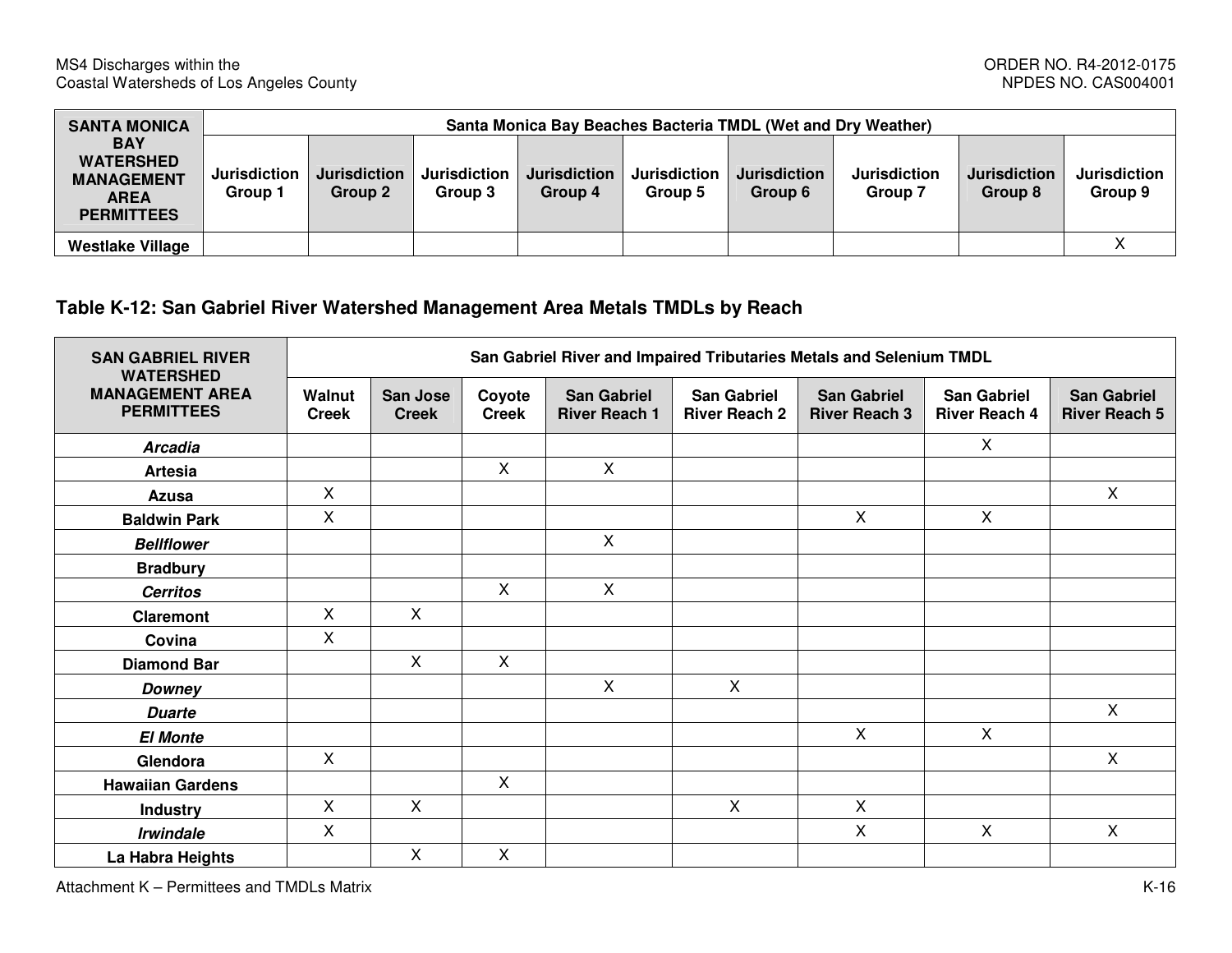| <b>SAN GABRIEL RIVER</b><br><b>WATERSHED</b>      | San Gabriel River and Impaired Tributaries Metals and Selenium TMDL |                          |                           |                                            |                                            |                                            |                                            |                                            |  |  |  |  |
|---------------------------------------------------|---------------------------------------------------------------------|--------------------------|---------------------------|--------------------------------------------|--------------------------------------------|--------------------------------------------|--------------------------------------------|--------------------------------------------|--|--|--|--|
| <b>MANAGEMENT AREA</b><br><b>PERMITTEES</b>       | Walnut<br><b>Creek</b>                                              | San Jose<br><b>Creek</b> | Coyote<br><b>Creek</b>    | <b>San Gabriel</b><br><b>River Reach 1</b> | <b>San Gabriel</b><br><b>River Reach 2</b> | <b>San Gabriel</b><br><b>River Reach 3</b> | <b>San Gabriel</b><br><b>River Reach 4</b> | <b>San Gabriel</b><br><b>River Reach 5</b> |  |  |  |  |
| La Mirada                                         |                                                                     |                          | X                         |                                            |                                            |                                            |                                            |                                            |  |  |  |  |
| La Puente                                         | X.                                                                  | $\mathsf{X}$             |                           |                                            |                                            | $\mathsf{X}$                               |                                            |                                            |  |  |  |  |
| La Verne                                          | X                                                                   | X                        |                           |                                            |                                            |                                            |                                            |                                            |  |  |  |  |
| Lakewood                                          |                                                                     |                          | X                         | $\mathsf{X}$                               |                                            |                                            |                                            |                                            |  |  |  |  |
| Los Angeles (County of)                           | X.                                                                  | $\mathsf{X}$             | $\mathsf{X}$              |                                            | X                                          | X                                          |                                            | X                                          |  |  |  |  |
| <b>Los Angeles County Flood</b><br><b>Control</b> | X                                                                   | $\mathsf{X}$             | $\boldsymbol{\mathsf{X}}$ | $\mathsf{X}$                               | X                                          | X                                          | X                                          | X                                          |  |  |  |  |
| <b>Monrovia</b>                                   |                                                                     |                          |                           |                                            |                                            |                                            |                                            | X                                          |  |  |  |  |
| <b>Norwalk</b>                                    |                                                                     |                          | $\boldsymbol{\mathsf{X}}$ | $\mathsf{X}$                               |                                            |                                            |                                            |                                            |  |  |  |  |
| <b>Pico Rivera</b>                                |                                                                     |                          |                           |                                            | X                                          | $\mathsf{X}$                               |                                            |                                            |  |  |  |  |
| Pomona                                            | X.                                                                  | $\mathsf{X}$             |                           |                                            |                                            |                                            |                                            |                                            |  |  |  |  |
| <b>San Dimas</b>                                  | X                                                                   | $\mathsf{X}$             |                           |                                            |                                            |                                            |                                            |                                            |  |  |  |  |
| <b>Santa Fe Springs</b>                           |                                                                     |                          | $\mathsf{X}$              | $\mathsf{X}$                               | $\mathsf{X}$                               |                                            |                                            |                                            |  |  |  |  |
| <b>South El Monte</b>                             |                                                                     |                          |                           |                                            |                                            | X                                          |                                            |                                            |  |  |  |  |
| Walnut                                            | X                                                                   | X                        |                           |                                            |                                            |                                            |                                            |                                            |  |  |  |  |
| <b>West Covina</b>                                | X                                                                   | X                        |                           |                                            |                                            |                                            |                                            |                                            |  |  |  |  |
| <b>Whittier</b>                                   |                                                                     | $\mathsf{X}$             | $\mathsf{X}$              |                                            | X                                          | X                                          |                                            |                                            |  |  |  |  |